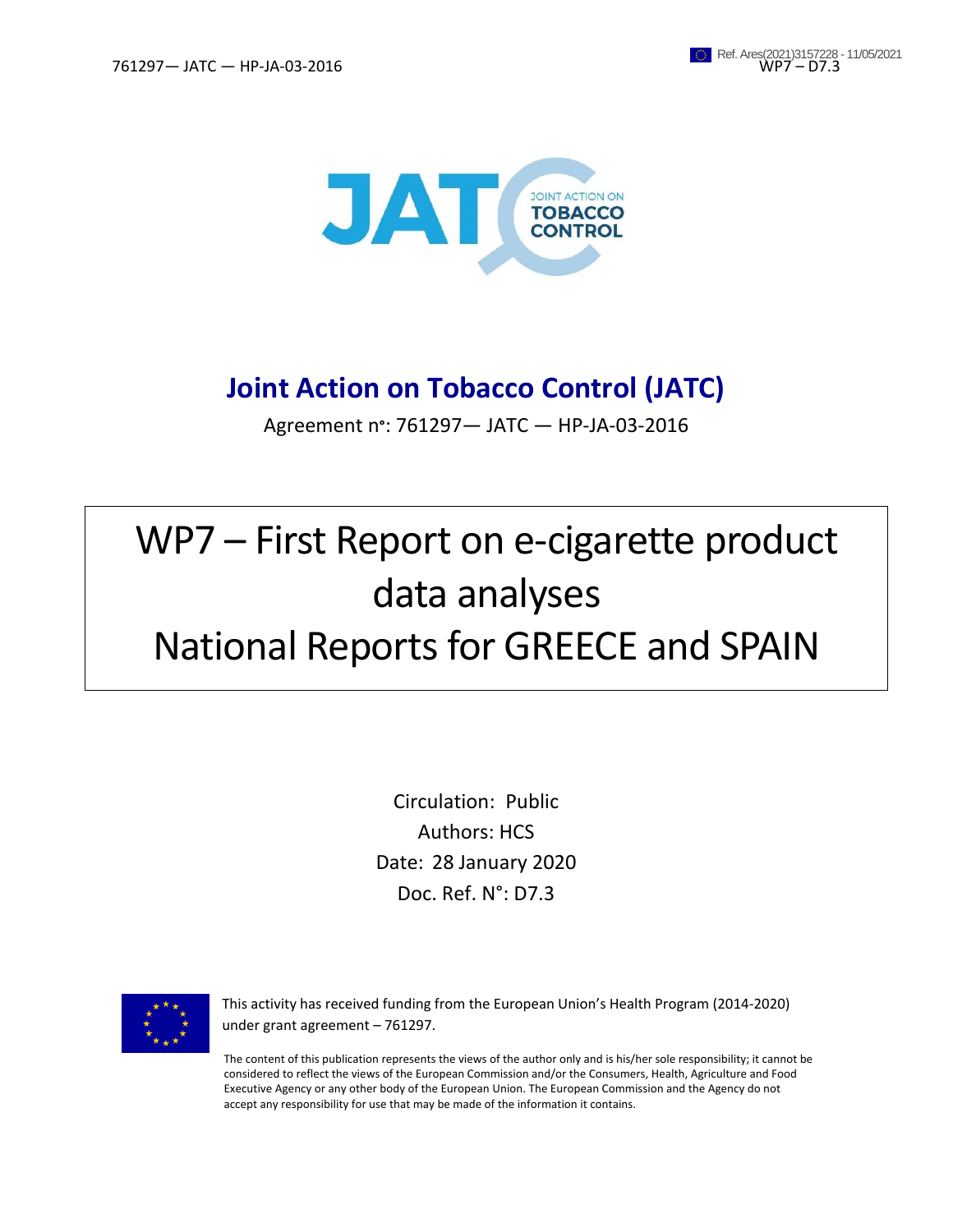# Table of Contents

| 1. |                                                                                                    |  |
|----|----------------------------------------------------------------------------------------------------|--|
|    | 1.1 Status of all notifications for electronic cigarettes and refill containers in the EU MS [TPD  |  |
|    |                                                                                                    |  |
| 2. |                                                                                                    |  |
|    |                                                                                                    |  |
|    | 2.2 Volume capacity of cartridges or tanks with nicotine-containing liquids [TPD Art 20(3)a]7      |  |
|    |                                                                                                    |  |
| 3. |                                                                                                    |  |
|    |                                                                                                    |  |
| 4. |                                                                                                    |  |
|    |                                                                                                    |  |
|    |                                                                                                    |  |
|    | 4.3 Concentration, recipe quantity and the major function of the top 20 ingredients used [TPD Art] |  |
|    |                                                                                                    |  |
|    |                                                                                                    |  |
|    |                                                                                                    |  |
|    |                                                                                                    |  |
|    |                                                                                                    |  |
|    |                                                                                                    |  |
| 1. |                                                                                                    |  |
|    | 1.1 Status of all notifications for electronic cigarettes and refill containers in the EU MS [TPD  |  |
|    |                                                                                                    |  |
| 2. | Assessment of volume and nicotine content in nicotine containing liquids 22                        |  |
|    |                                                                                                    |  |
|    | 2.2 Volume capacity of cartridges or tanks with nicotine-containing liquids [TPD Art 20(3)a]22     |  |
|    | 23. Nicotine concentration in nicotine-containing liquids [TPD Art 20(3)b] 23                      |  |
| 3. |                                                                                                    |  |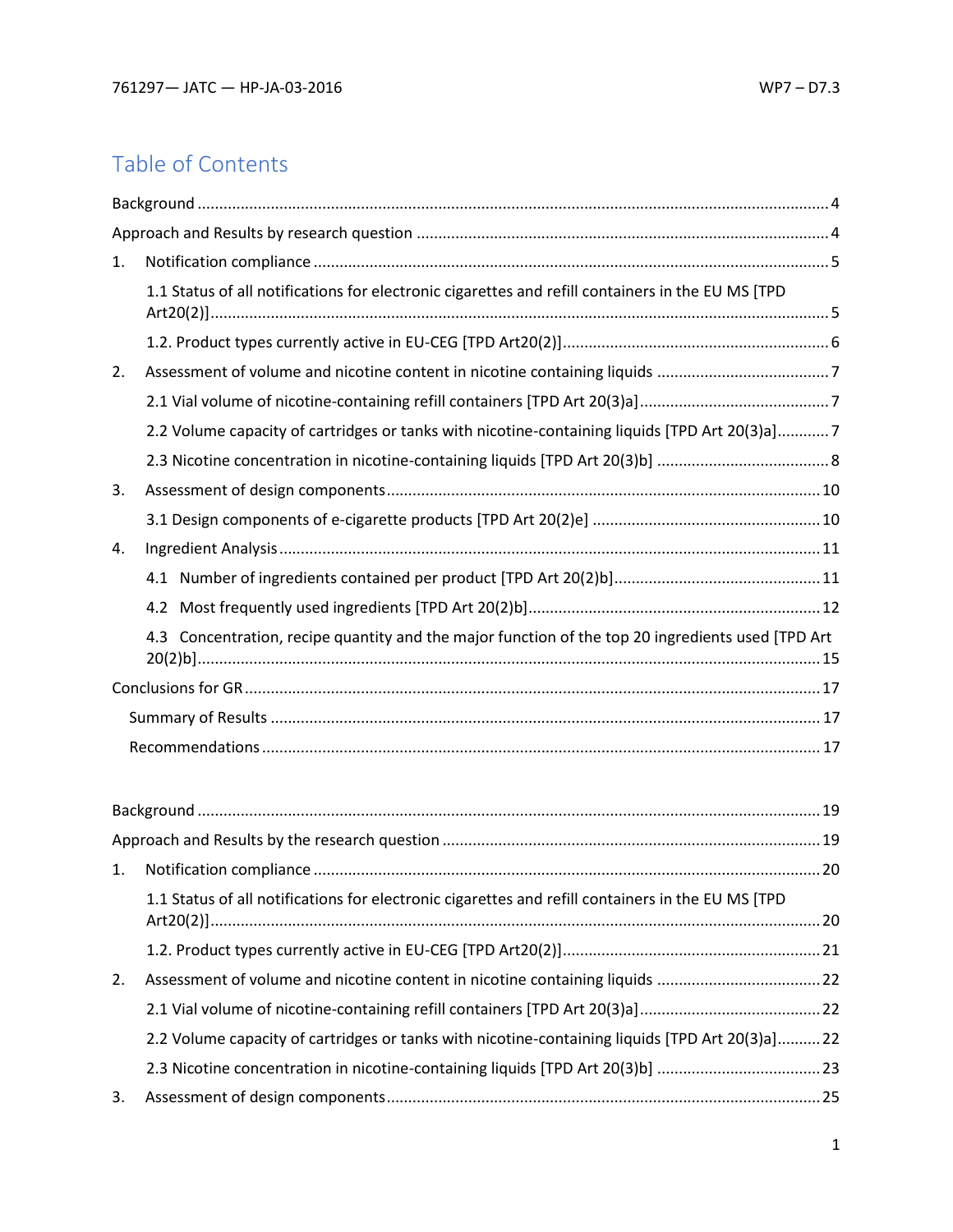| 4. |                                                                                                |  |
|----|------------------------------------------------------------------------------------------------|--|
|    |                                                                                                |  |
|    |                                                                                                |  |
|    | 4.3 Concentration, recipe quantity and major function of the top 20 ingredients used [TPD Art] |  |
|    |                                                                                                |  |
|    |                                                                                                |  |
|    |                                                                                                |  |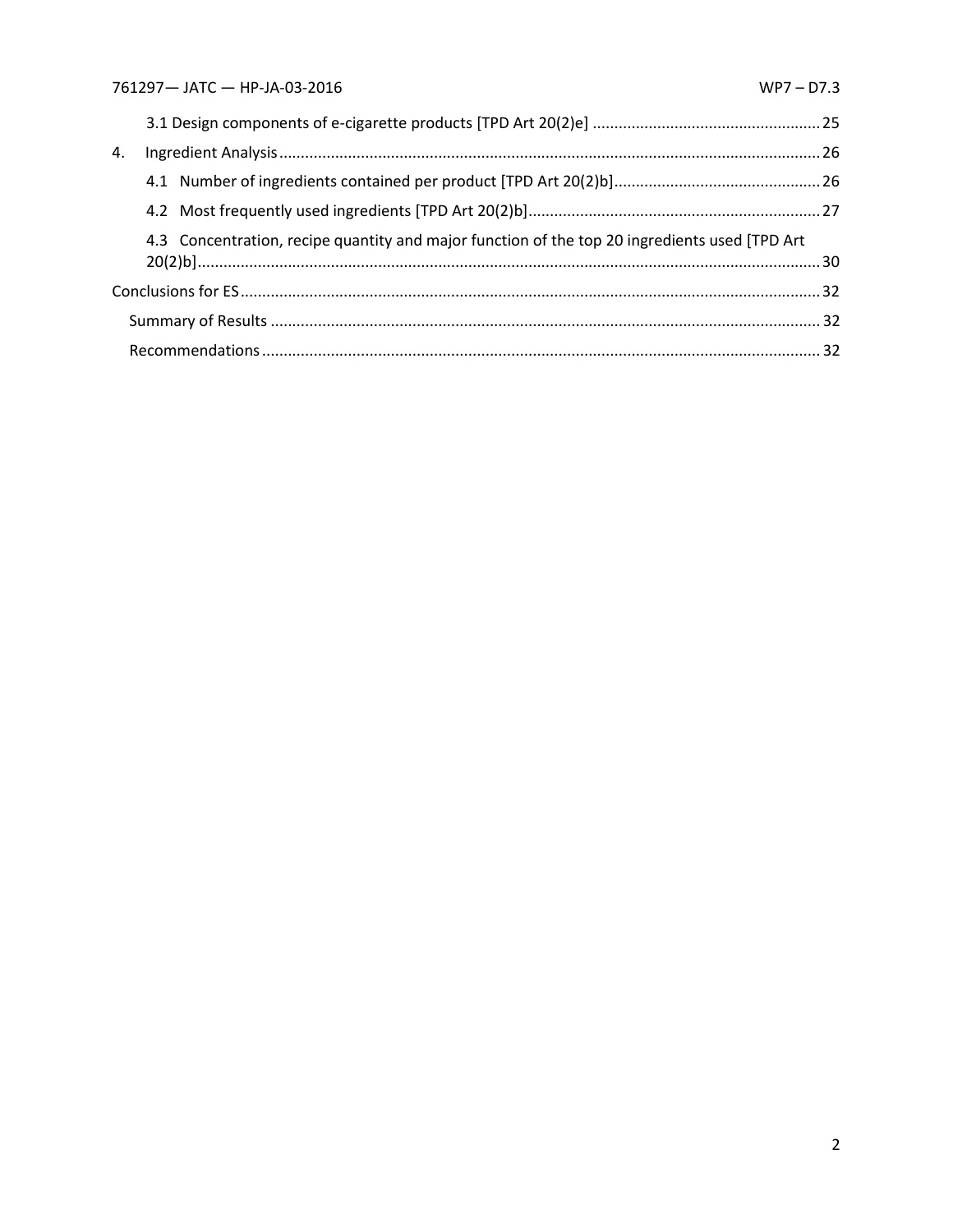

# **Joint Action on Tobacco Control (JATC)**

Agreement n**°**: 761297— JATC — HP-JA-03-2016

# WP7 – National Report for GREECE

Circulation: Public Authors: HCS Date: 28 January 2020 Doc. Ref. N°: D7.3



This activity has received funding from the European Union's Health Program (2014- 2020) under grant agreement – 761297.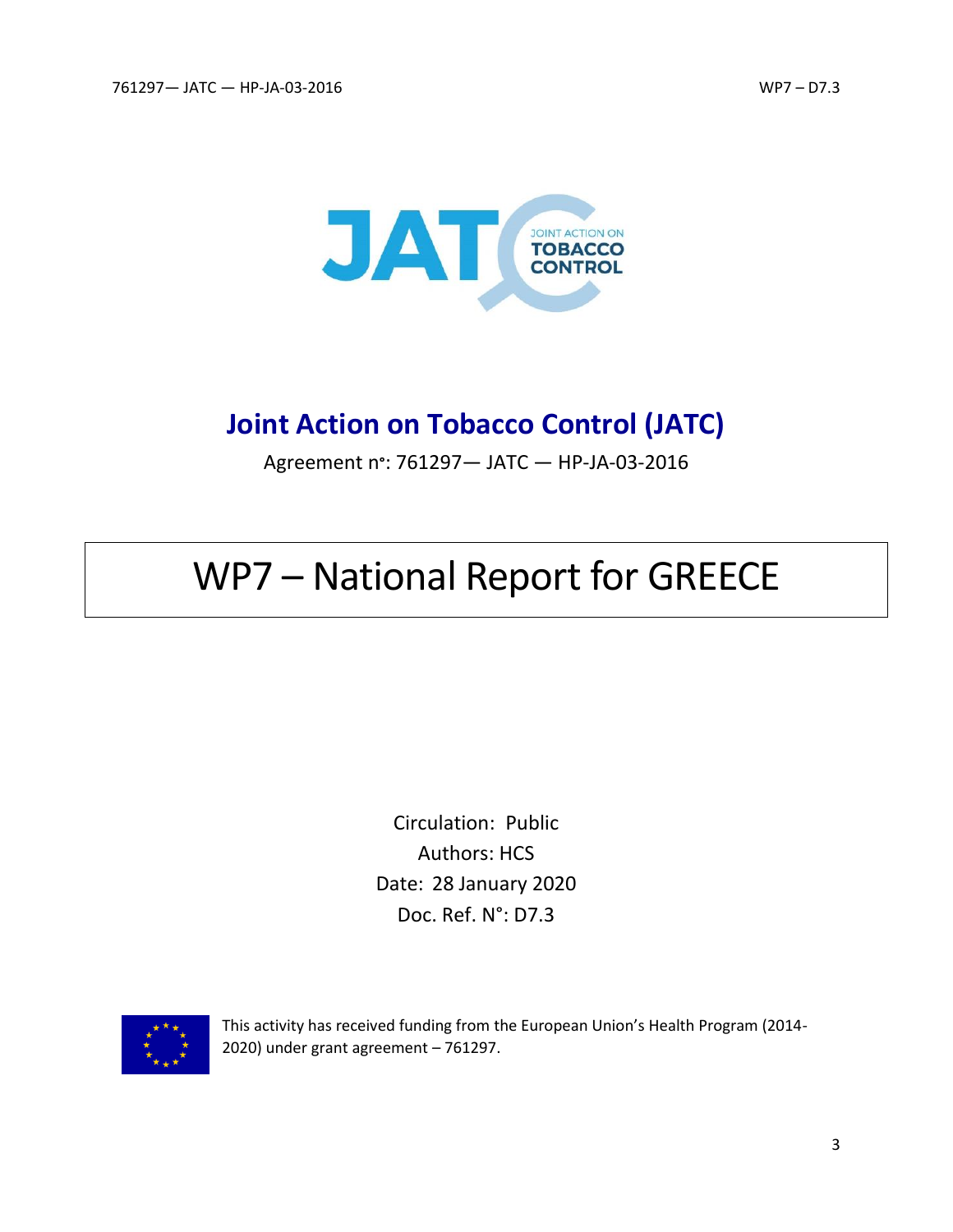# <span id="page-4-0"></span>Background

Under the European Union (EU) Tobacco Products Directive (TPD) (2014/40/EU), manufacturers and importers of tobacco products, electronic cigarettes (e-cigarettes) and refill containers are required to report comprehensive information, to the European Commission (EC) and Member States (MS) on products which they intend to place on the market. This reporting is performed through the EU Common Entry Gate (EU-CEG), an Information Technology (IT) tool developed to provide a standard format for manufacturers and importers to report this information. EU-CEG was designed to facilitate a harmonised reporting system that lessens the administrative burden for submitters, as well as enhances the EC and MS's ability to compare data and ultimately regulate products on the EU market. As such, the European Commission has worked closely with both MS and industry stakeholders to develop EU-CEG, which became operational in May 2016, and is periodically updated through an iterative process informed by stakeholders to maximize the system's utility and output.

Through EU-CEG, manufacturers and importers are required to submit information on any new product before it is placed on the market, and to update the data should new information become available. Once data is uploaded and successfully passes a technical validation process, the data are directed to the relevant national data repository that is accessible to the EC and the relevant competent EU MS authority.

This reporting format has substantially enhanced and harmonized the collection of product-related information across the 28 EU MS through this common platform, however, to maximize the potential of the platform and data handling system it is essential that the system and its data are evaluated, both collectively and at the EU MS level.

With the above in mind, the purpose of this report of the JATC is to perform an assessment of the data submitted through the reporting platform and highlight regulatory issues for the consideration of the competent EU MS authorities.

# <span id="page-4-1"></span>Approach and Results by research question

Below we provide an analysis for the EU MS Greece. The datasets used are those requested via the data request forms (provided in Annex B of JATC D5.3) and were extracted from EU-CEG in October of 2019. Accordingly, the analysis reflects the data reported at that time, i.e., the results are static and not dynamic.

Data were handled according to JATC deliverable 5.3 and analysed using two statistical programmes, R (which is open source) and Stata (which is a proprietary software). The methodological approach for the cleaning, merging and analysis of the data is provided in **Annex A**.

As one of the primary objectives of this activity was to flag product IDs that were flagged with regards to compliance with the notification standards or with the TPD standards based on the submitted EU-CEG data.

**Annex B** provides a list of the EC-IDs of products that were flagged through this process and the justification of their status.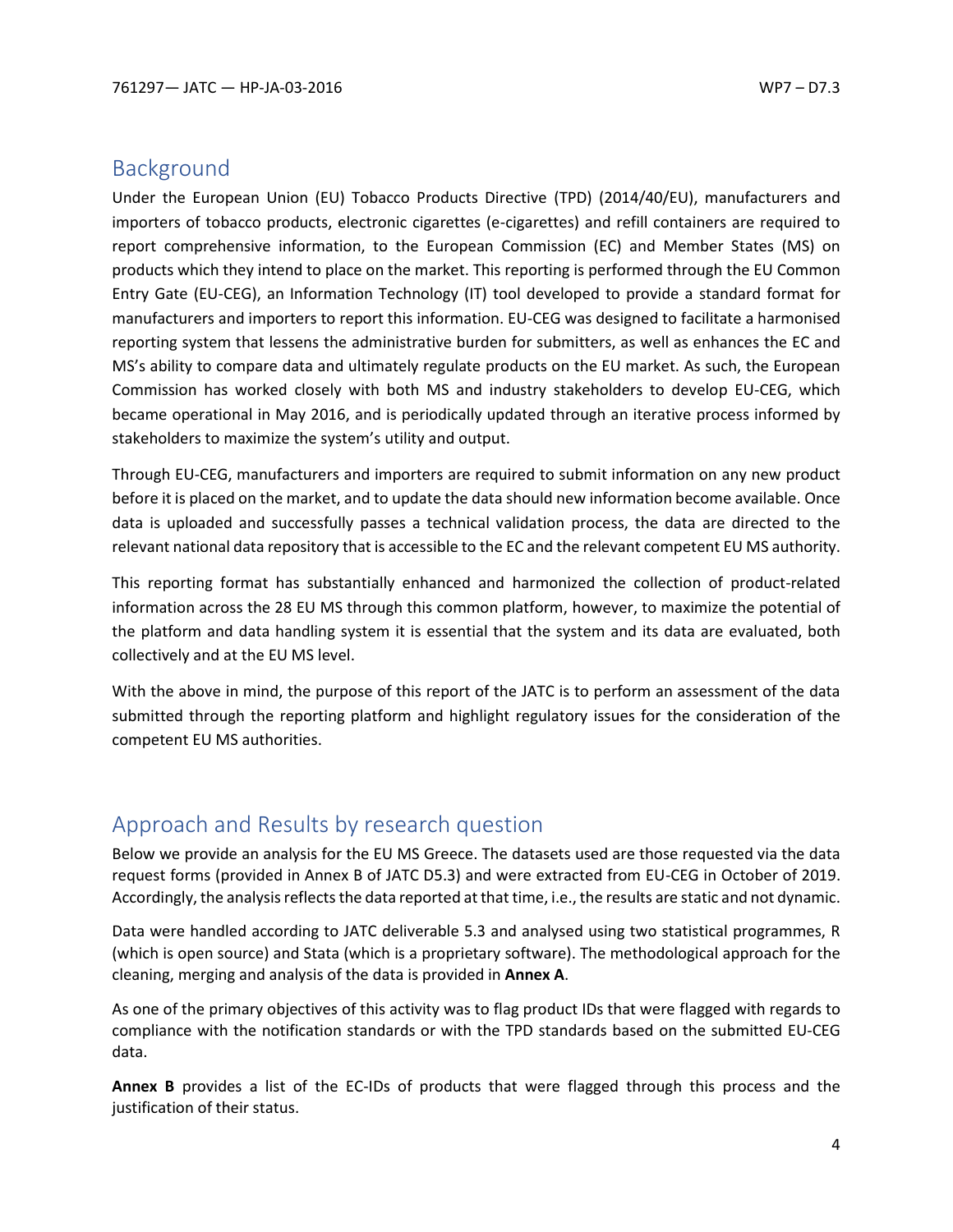# <span id="page-5-0"></span>1. Notification compliance

# <span id="page-5-1"></span>1.1 Status of all notifications for electronic cigarettes and refill containers in the EU MS [TPD Art20(2)]

Within the current Greek EU-CEG dataset, there are 30,674 notifications (unique EC-IDs). **Figure 1** reflects the numbers of different types of notifications. The percentage breakdown of the types of notifications can be seen in **Table 1** (below). The most common notification type was a notification for a new product EC-ID (26.0%), followed by a correction of clerical/administrative errors in an existing product submission (19.9%), and the update of information required in regular intervals (annually) (19.4%).



**Figure 1. Type of notifications within EU-CEG in Greece (N= 30,674)**

## **Table 1. Type of notifications within EU-CEG in Greece (N=30,674)**

| <b>Notification Type</b>                                                              | n     | ℅     |
|---------------------------------------------------------------------------------------|-------|-------|
| Notification of information on a new product (new EC-ID).                             | 7,985 | 26.0% |
| Correction of clerical/administrative errors in existing product submission.          | 6,115 | 19.9% |
| Update of information required to be submitted for notified products in regular       | 5,936 | 19.4% |
| intervals (annually), such as sales data or actual quantities of ingredients          |       |       |
| Removal of product presentation, including product withdrawal, from an existing       | 5,242 | 17.1% |
| product submission.                                                                   |       |       |
| Addition of product presentation (e.g. national market) to an existing product        | 3,418 | 11.1% |
| submission.                                                                           |       |       |
| Update of information on a previously notified product submission at the product      | 1,832 | 6.0%  |
| and/or presentation level not leading to a new EC-ID.                                 |       |       |
| Substantial modification of information on a previously notified product leading to a | 146   | 0.5%  |
| new EC-ID (with a link to the previous EC-ID).                                        |       |       |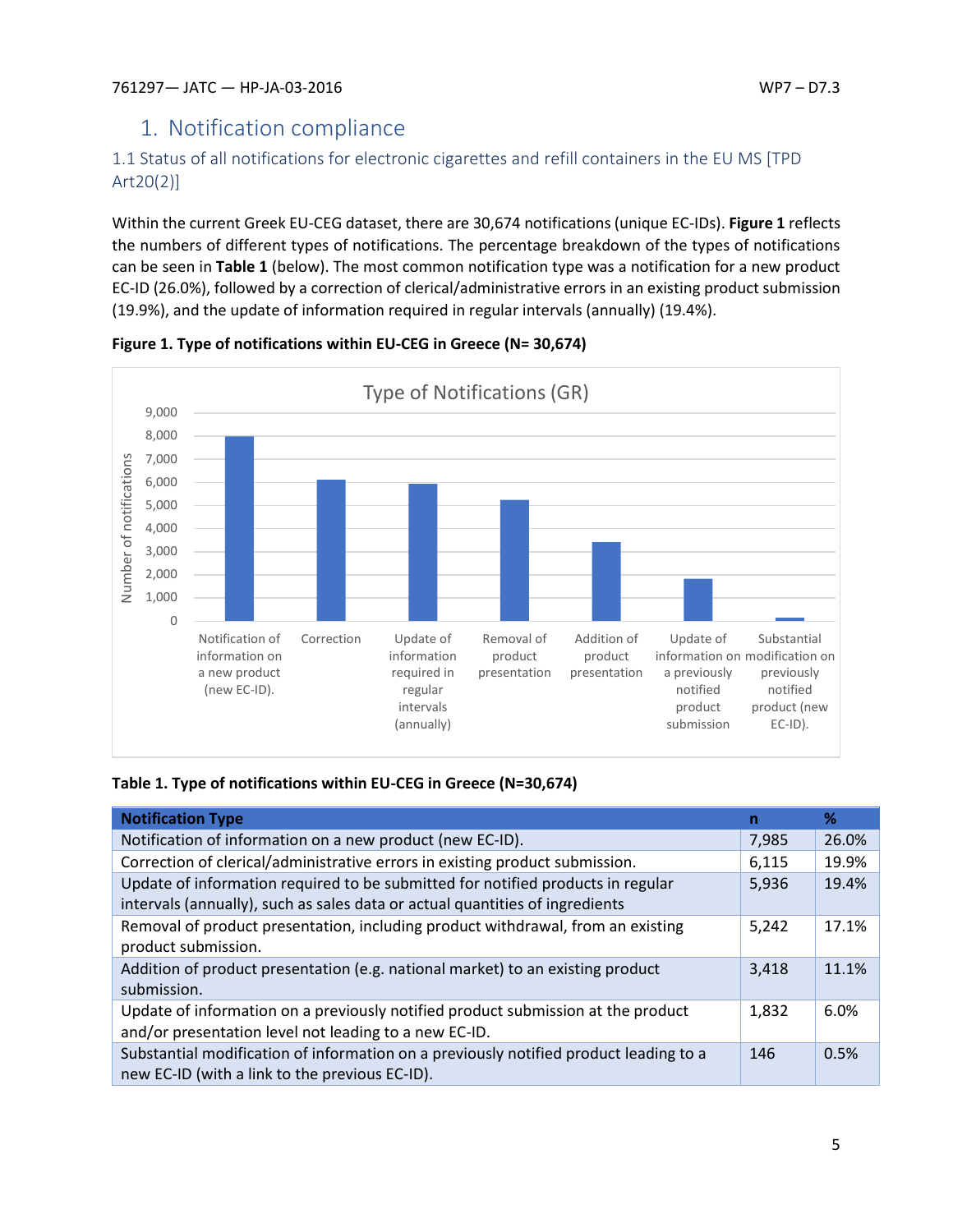# <span id="page-6-0"></span>1.2. Product types currently active in EU-CEG [TPD Art20(2)]

As of October 2019, of the 30,674 notifications (unique EC-IDs) submitted for Greece for the EU CEG, 5,524 (18.0%) have been withdrawn while 25,150 (82.0%) unique EC-IDs remain active on the market.

**Figure** 2 displays the numbers of active product types. The percentage breakdown of the types of products reported active in EU-CEG in Greece is displayed in **Table 2** (below). Of the 25,150 notifications that are currently on the market, 71.9% (18,086) represented refill containers/cartridges containing an e-liquid, 8.1% (2,043) represented a refillable device (device only), and 6.9% (1,724) represented an individual part of e-cigarette capable of containing e-liquid.





## **Table 2. Breakdown of product types active in EU-CEG, Greece (n=25,150)**

| <b>Product type</b>                                                                                                           | N      | %     |
|-------------------------------------------------------------------------------------------------------------------------------|--------|-------|
| Refill container/cartridge containing e-liquid                                                                                | 18,086 | 71.9% |
| Refillable, device only                                                                                                       | 2,043  | 8.1%  |
| Individual part of e-cigarette capable of containing e-liquid                                                                 | 1,724  | 6.9%  |
| Kit - Pack containing more than one different e-cigarette device and/or more than<br>one different refill container/cartridge | 1,145  | 4.6%  |
| Other                                                                                                                         | 1,005  | 4.0%  |
| E-cigarette - Rechargeable, device only                                                                                       | 662    | 2.6%  |
| E-cigarette – Disposable                                                                                                      | 469    | 1.9%  |
| E-cigarette – Rechargeable, placed on the market with one type of e-liquid                                                    | 21     | 0.1%  |
| E-cigarette – Refillable, placed on the market with one type of e-liquid                                                      | 5      | 0.0%  |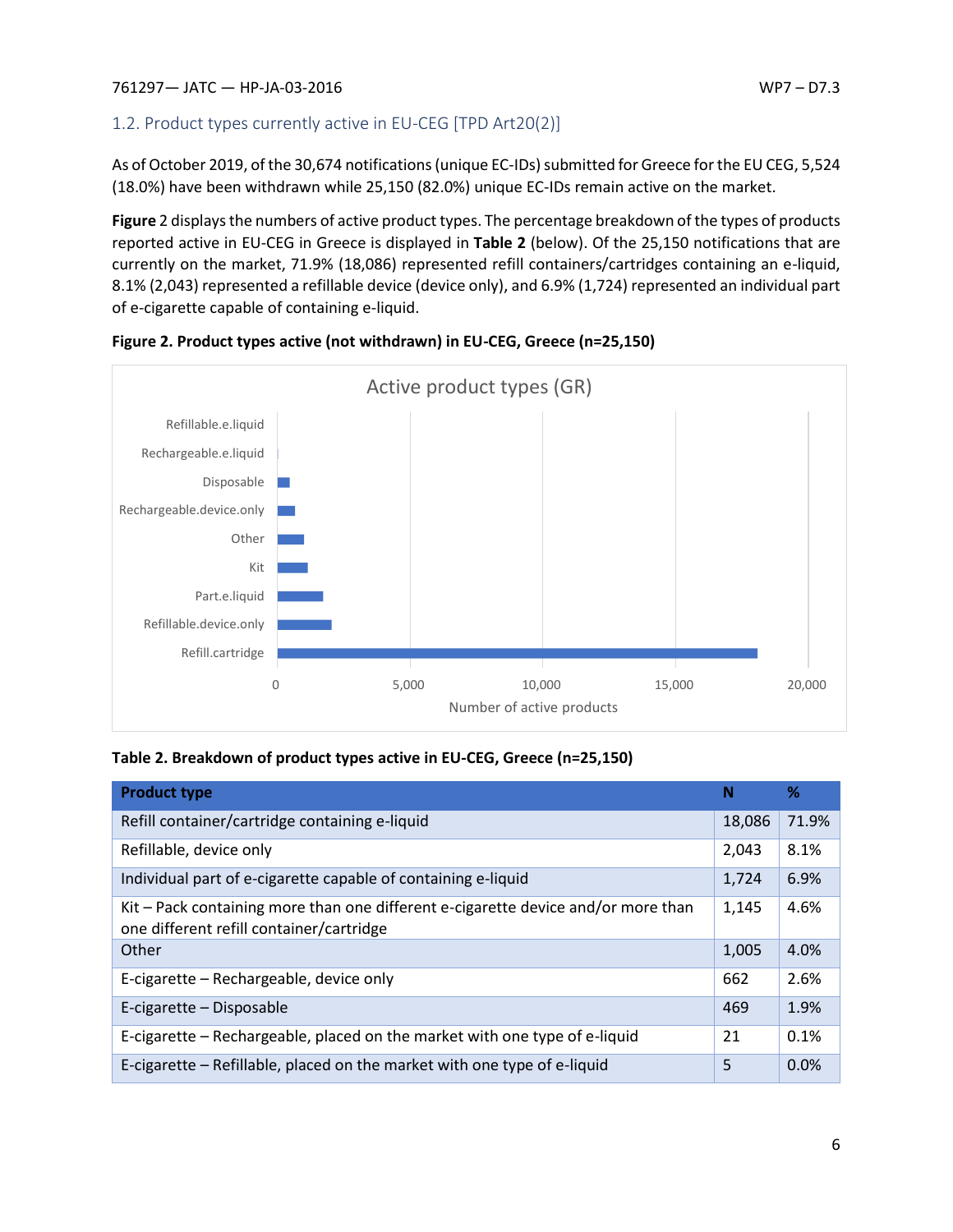# <span id="page-7-0"></span>2. Assessment of volume and nicotine content in nicotine containing liquids

## <span id="page-7-1"></span>2.1 Vial volume of nicotine-containing refill containers [TPD Art 20(3)a]

Among the 18,086 notifications on refill containers/cartridges (not taking into account potential corrections that change the product EC-ID), three products reported invalid vial (container/cartridge) volumes (i.e. 0 ml) and were thus excluded from the distribution analysis. The products are flagged in **Annex B.** Of the 18,083 refill containers/cartridges reporting valid vial volumes (> 0 ml), 17,027 are reported to contain nicotine. Products that have a nicotine concentration of 0mg/ml do not need to comply with the TPD restrictions on vial volume.

Among the 17,027 nicotine-containing refill containers/cartridges that that reported valid vial volumes in Greece, the average vial volume was 11.11 ml. The most commonly reported vial volume (median) was 10ml. This distribution is presented in **Table 3** below. It is important to note that, given the wide range of vial volumes reported, and outliers, the SD of vial volumes among all products was 122.65ml.

Nicotine-containing refill vials were predominantly compliant with regards to the vial volume, with 99.7% of products (n=16,982) reporting a vial volume of 10ml or less. Among compliant products, the average vial volume was 9.733ml, and the most commonly reported vial volume (median) was 10ml. This is depicted in **Table 3**.

Only 45 non-compliant products (volume >10ml) were identified in the Greek EU-CEG. The volume distribution of these non-compliant products is depicted in **Table 3** below. The non-compliant EC-IDs are flagged in **Annex B**.

|               | Vial volume (ml)                  |                                            |                                                      |
|---------------|-----------------------------------|--------------------------------------------|------------------------------------------------------|
|               | <b>All products</b><br>$n=17,027$ | Compliant products (≦10ml)<br>$n = 16,982$ | <b>Non-compliant products (&gt;10ml)</b><br>$n = 45$ |
| Min.          | 0.67                              | 0.67                                       | 12                                                   |
| $1st$ Qu.     | 0                                 | 10 <sub>l</sub>                            | 20                                                   |
| <b>Median</b> | 10                                | 10                                         | 30                                                   |
| Mean          | 11.11                             | 9.733                                      | 532                                                  |
| 3rd Qu.       | 10                                | 10                                         | 30                                                   |
| Max.          | 11450                             | 10 <sub>l</sub>                            | 11450                                                |
| <b>SD</b>     | 122.65                            | 1.47                                       | 2354.162                                             |

## **Table 3. Distribution of vial volumes (ml) among nicotine-containing refill containers/cartridges, with valid reported vial volumes, Greece**

# <span id="page-7-2"></span>2.2 Volume capacity of cartridges or tanks with nicotine-containing liquids [TPD Art 20(3)a]

Focusing on the 4,929 notifications on cartridges or tanks capable of carrying nicotine-containing e-liquids (this includes all product except those listed as kits, refill containers/cartridges and "other"), 4,233 products reported a value for volume capacity and 691 products (14.0%) were missing reports. All of the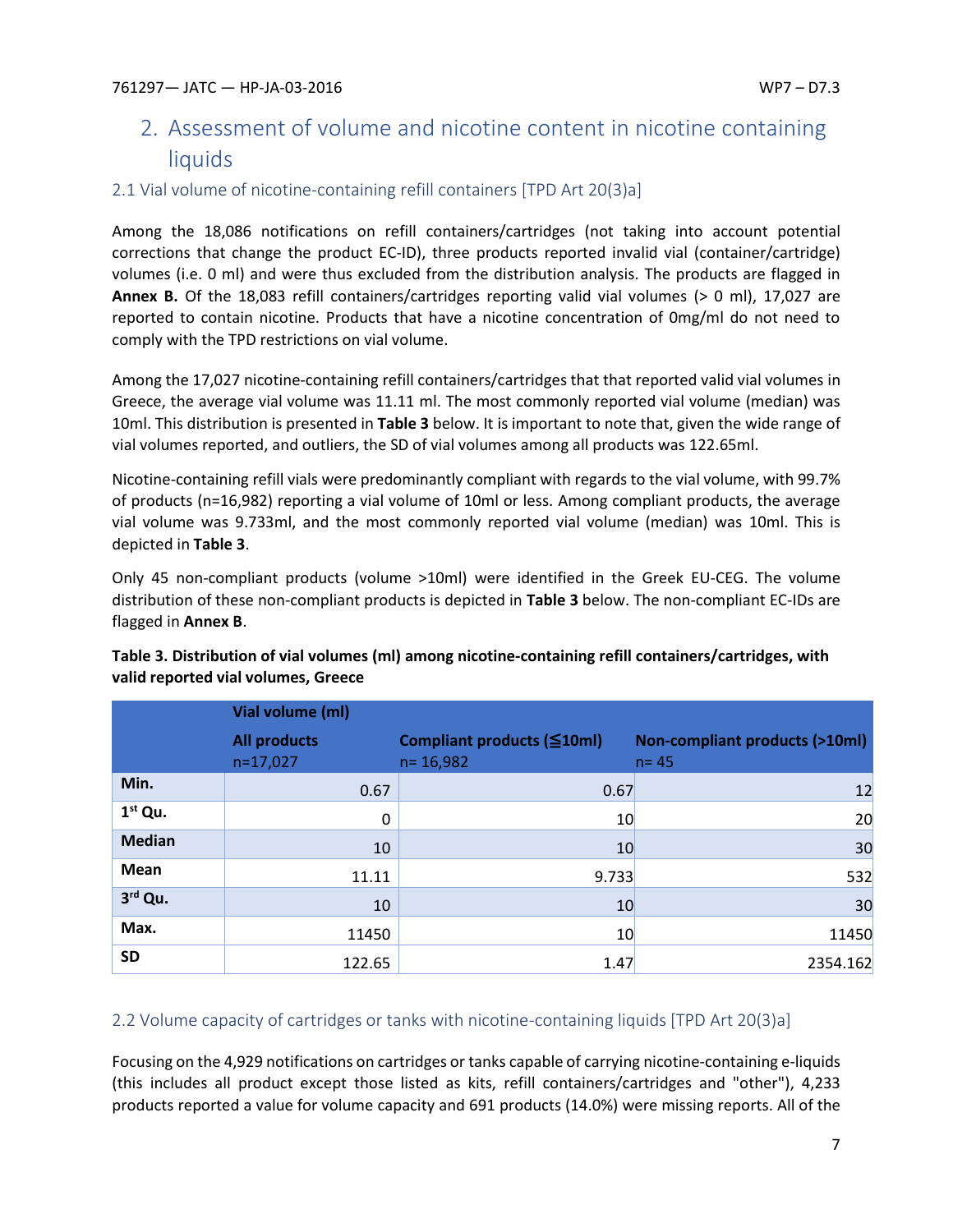691 submissions missing reports were listed as 'individual parts of e-cigarettes capable of containing an e-liquid.' Of the 4,233 products which reported a value for volume capacity, 3,746 products (88.5%) reported valid volume capacity (>0 ml) and 487 products (11.5%) reported invalid values (i.e. 0 ml). Over half of the 487 products reporting invalid values for volume capacity (n=281) were listed as 'individual parts of e-cigarettes capable of containing an e-liquid.'

Among the 3,746 products that reported a valid volume capacity in Greece, the average volume capacity was 2.71ml (SD=2.05 ml). The most commonly reported volume capacity (median) was 2ml. This distribution is presented in **Table 4** below.

Cartridges or tanks capable of carrying nicotine-containing e-liquids were mostly compliant with regards to the volume capacity, with 77.5% of products (n=2,902) reporting a volume capacity of 2ml or less. Among compliant products, the average volume capacity was 1.83ml, and the most commonly reported volume capacity (median) was 2ml. This is depicted in **Table 4**.

Products reporting non-compliant volume capacities (n=844) had an average volume capacity of 5.72ml. The volume distribution of these non-compliant products is depicted in **Table 4** below, and their EC-IDs are flagged in **Annex B**.

| <b>Volume capacity (ml)</b> |                                   |                                             |                                                       |                                                    |  |
|-----------------------------|-----------------------------------|---------------------------------------------|-------------------------------------------------------|----------------------------------------------------|--|
|                             | <b>All reported</b><br>$(n=4233)$ | <b>All valid</b><br>$(>0$ ml)<br>$(n=3746)$ | <b>Valid, Compliant</b><br>$(\leq 2ml)$<br>$(n=2902)$ | <b>Valid, Non-compliant</b><br>(>2ml)<br>$(n=844)$ |  |
| Min.                        | 0                                 | 0.01                                        | 0.01                                                  | 2.4                                                |  |
| 1stQu.                      | 1.8                               | 2                                           | 1.913                                                 | $\overline{4}$                                     |  |
| <b>Median</b>               | 2                                 | $\overline{2}$                              | 2                                                     | 5                                                  |  |
| <b>Mean</b>                 | 2.394                             | 2.705                                       | 1.827                                                 | 5.724                                              |  |
| 3rdQu.                      | 2                                 | $\overline{2}$                              | 2                                                     | 7.5                                                |  |
| Max.                        | 10                                | 10                                          | $\overline{2}$                                        | 10                                                 |  |
| <b>SD</b>                   | 2.11                              | 2.05                                        | 0.38                                                  | 2.53                                               |  |
| <b>Invalid</b><br>$(=0$ ml) | $n = 487$                         |                                             |                                                       |                                                    |  |

**Table 4. Reported distribution of volume capacity (ml) among cartridges or tanks capable of carrying nicotine-containing e-liquids,\* Greece**

*\*Note: This includes all product types except those listed as refill containers/cartridges, kits and 'other'*

## <span id="page-8-0"></span>2.3 Nicotine concentration in nicotine-containing liquids [TPD Art 20(3)b]

Among the 18,086 notifications on e-liquid products (refill cartridges/containers), 1,057 (5.8%) did not contain nicotine. The average nicotine concentration among the remaining 17,029 nicotine-containing eliquid products was 9.62 mg/ml, and the most commonly reported nicotine concentration (median) was 8 mg/ml. These distributions are depicted below in **Table 5**.

The overwhelming majority (99.8%) of the 17,029 nicotine-containing e-liquid products in the Greek EU CEG were compliant with regards to the nicotine concentration, reporting a nicotine concentration of 20 mg/ml or less. Among these 16,990 compliant products, the average nicotine concentration was 9.53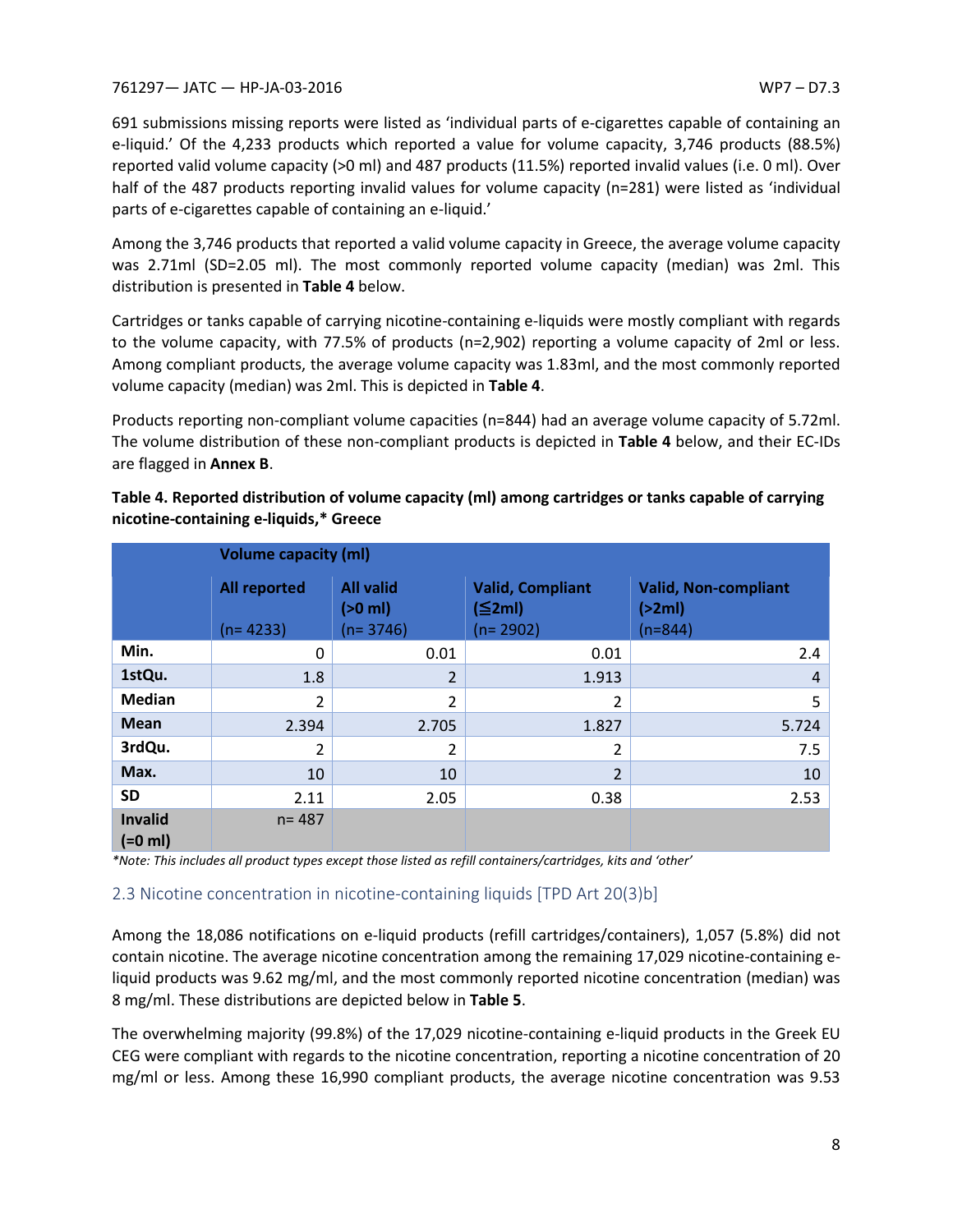mg/ml and the most commonly reported nicotine concentration (median) was 8 mg/ml. This is displayed in **Table 5**.

Only 39 products were identified to be non-compliant, with a nicotine concentration greater than 20 mg/ml. The volume distribution of these non-compliant products is depicted in **Table 5**, and their EC-IDs are flagged in **Annex B**.

| Table 5. Distribution of nicotine concentration (mg/ml) among all nicotine-containing products, |  |
|-------------------------------------------------------------------------------------------------|--|
| Greece                                                                                          |  |

|               | Nicotine concentration (mg/ml) |                                                |                                                |  |
|---------------|--------------------------------|------------------------------------------------|------------------------------------------------|--|
|               | <b>All products</b>            | <b>Compliant products</b><br>$(\leq 20$ mg/ml) | <b>Non-compliant products</b><br>$(>20$ mg/ml) |  |
|               | $(n=17,029)$                   | $(n=16,990)$                                   | $(n=39)$                                       |  |
| Min.          | 0.05                           | 0.05                                           | 30                                             |  |
| $1st$ Qu.     | $\vert 3 \vert$                | 3                                              | 30                                             |  |
| <b>Median</b> | 8                              | 8                                              | 60                                             |  |
| <b>Mean</b>   | 9.62                           | 9.53                                           | 48.59                                          |  |
| 3rd Qu.       | 16                             | 16                                             | 60                                             |  |
| Max.          | 120                            | 20                                             | 120                                            |  |
| <b>SD</b>     | 6.36                           | 6.01                                           | 20.49                                          |  |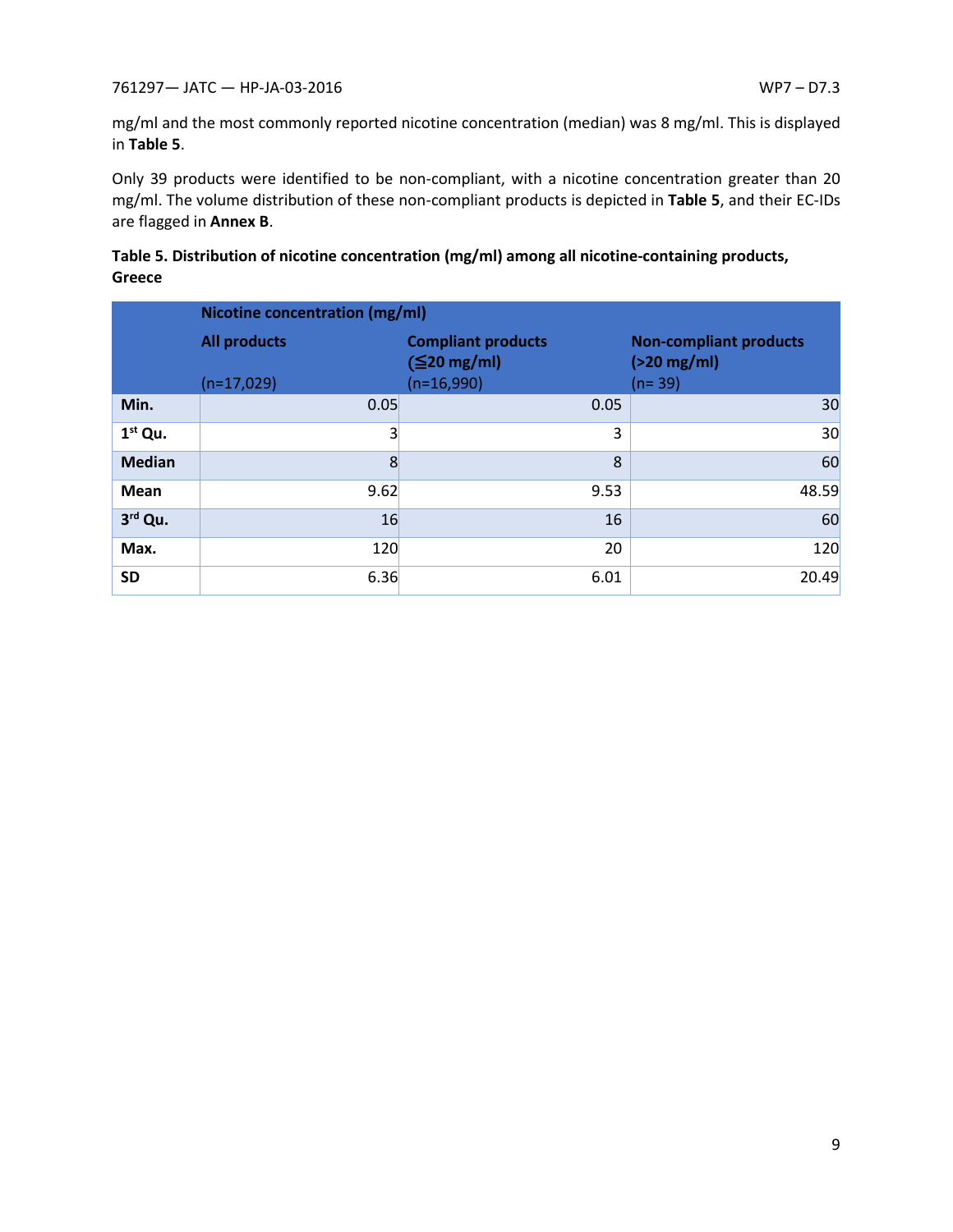# <span id="page-10-0"></span>3. Assessment of design components

# <span id="page-10-1"></span>3.1 Design components of e-cigarette products [TPD Art 20(2)e]

There were substantial differences in the reporting of the type of battery in the Greece EU-CEG data, due primarily to the fact that this was a "text" field with no restrictions. Hence, 375 unique responses were recorded and included both text responses such as "LI-ION," and numeric responses such as "1400mAh". A preliminary assessment identified that the most used type of battery was a Li-ION battery (for rechargeable, refillable devices, and kits). There was significant reporting of responses such as "no battery" for certain reporting categories (such as refill vials), that should be cleaned at the submission phase and reported as 0 or "missing" to avoid the complication of the reporting.

With regards to battery capacity, there was a lower reported capacity for disposable e-cigarettes (mode: 280mA) compared to refillable e-cigarette devices sold as 'device only' (mode: 1500mA) and rechargeable e-cigarette devices sold as 'device only' (mode: 3000mA). With regards to whether the airflow is adjustable or if the wick is changeable, no disposable e-cigarettes were found to have the ability to alter airflow or to change the wick. However, among the 2,209 products listed as 'refillable, device only', 68.2% (n=1507) noted the ability to adjust airflow and 35.9% (n=792) had the ability to change the wick, and among the 705 products listed as 'rechargeable device only', 54.2% (n=382) had the ability to adjust airflow and 19.9% (n=140) had the ability to change the wick. This suggests a plethora of product designs available on the market. A similar pattern was identified for the presence of a microprocessor, which was predominately present in refillable devices sold as 'device only' (62.4%), rechargeable devices sold as 'device only' (73.1%) and kits (63.0%), whereas only 7.2% of the 487 disposable e-cigarettes had a microprocessor.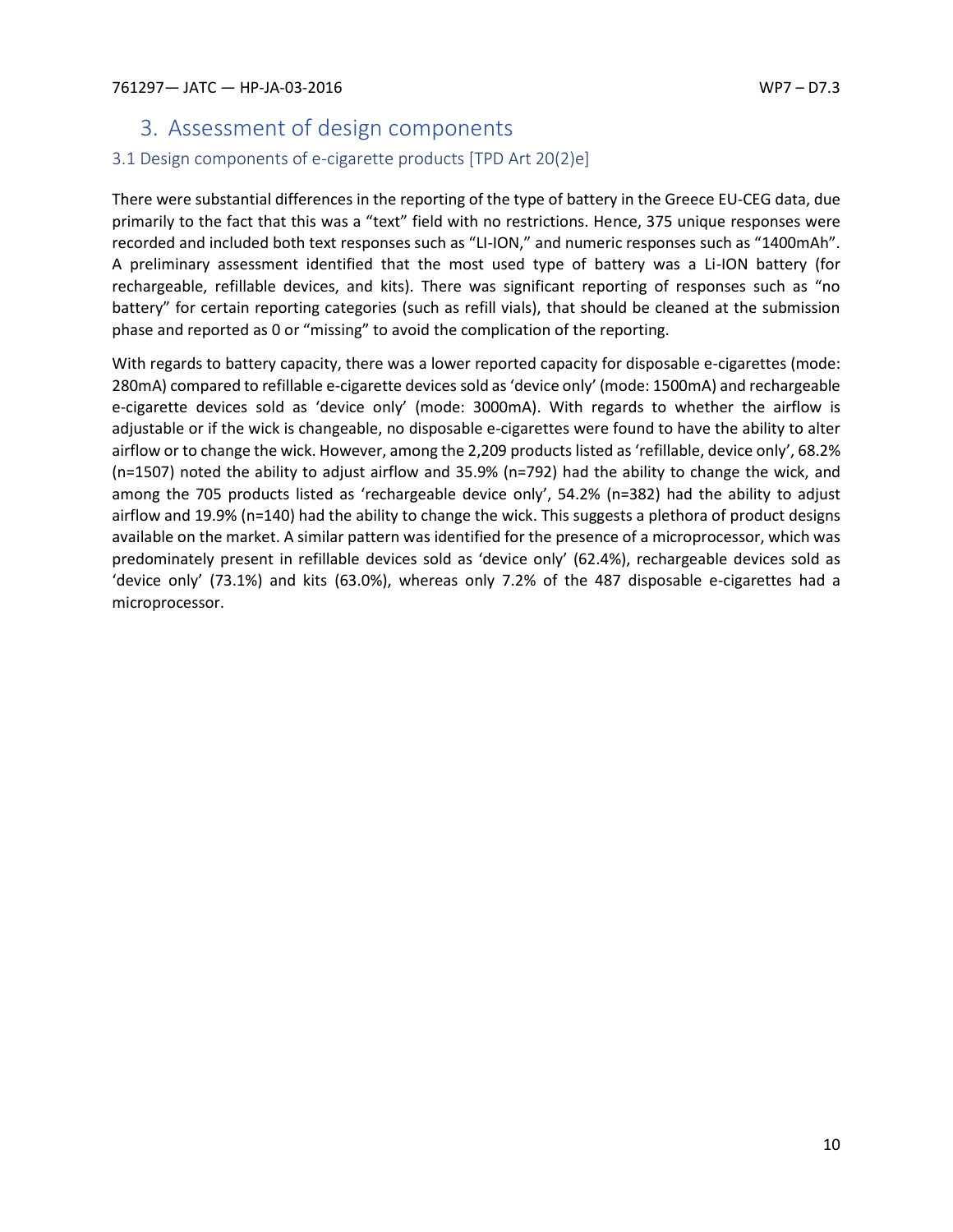# <span id="page-11-0"></span>4. Ingredient Analysis

# <span id="page-11-1"></span>4.1 Number of ingredients contained per product [TPD Art 20(2)b]

Among the 18,086 submissions for refill containers/cartridges within the Greece EU-CEG database with a "not withdrawn" status, 1,709 CAS numbers were submitted (Note that additional data cleaning is needed to further reduce this number).

All products listed as refill containers/cartridges in the Greek EU CEG reported at least one CAS. The average number of ingredients per product was 14.85, ranging from 1 to 114 unique CAS per product. An overview of the distribution of numbers of unique CAS per EC-ID is depicted in **Table 6**.

|                             | <b>Number of CAS</b>                             |
|-----------------------------|--------------------------------------------------|
|                             | All refill containers/cartridges<br>$(n=18,086)$ |
| Min.                        | 1                                                |
| 1stQu.                      | 5                                                |
| <b>Median</b>               | 9                                                |
| <b>Mean</b>                 | 14.85                                            |
| 3rdQu.                      | 19                                               |
| Max.                        | 114                                              |
| <b>SD</b>                   | 15.23                                            |
| # Invalid (no CAS reported) | $n=0$                                            |

**Table 6. Distribution of number of CAS contained in one refill container/cartridge product, overall** 

Among the 18,086 submissions for refill containers/cartridges, 31.1% reported between 1 to 5 CAS, 27.5% reported between 6 to 10 CAS, and 14.6% reported more than 31 CAS. This breakdown is displayed in **Table 7** and depicted in **Figure 3**.

| Table 7. Breakdown of the number of CAS reported within one product, among all refill |
|---------------------------------------------------------------------------------------|
| containers/cartridges (n=18,086)                                                      |

| <b>Number of CAS per product</b> | n    | % (total) |
|----------------------------------|------|-----------|
| $1 - 5$                          | 5622 | 31.1%     |
| $5 - 10$                         | 4969 | 27.5%     |
| $11 - 15$                        | 2035 | 11.3%     |
| 15-20                            | 1137 | 6.3%      |
| 21-30                            | 1678 | 9.3%      |
| $31+$                            | 2645 | 14.6%     |
| Invalid (no CAS reported)        | 0    | 0.0%      |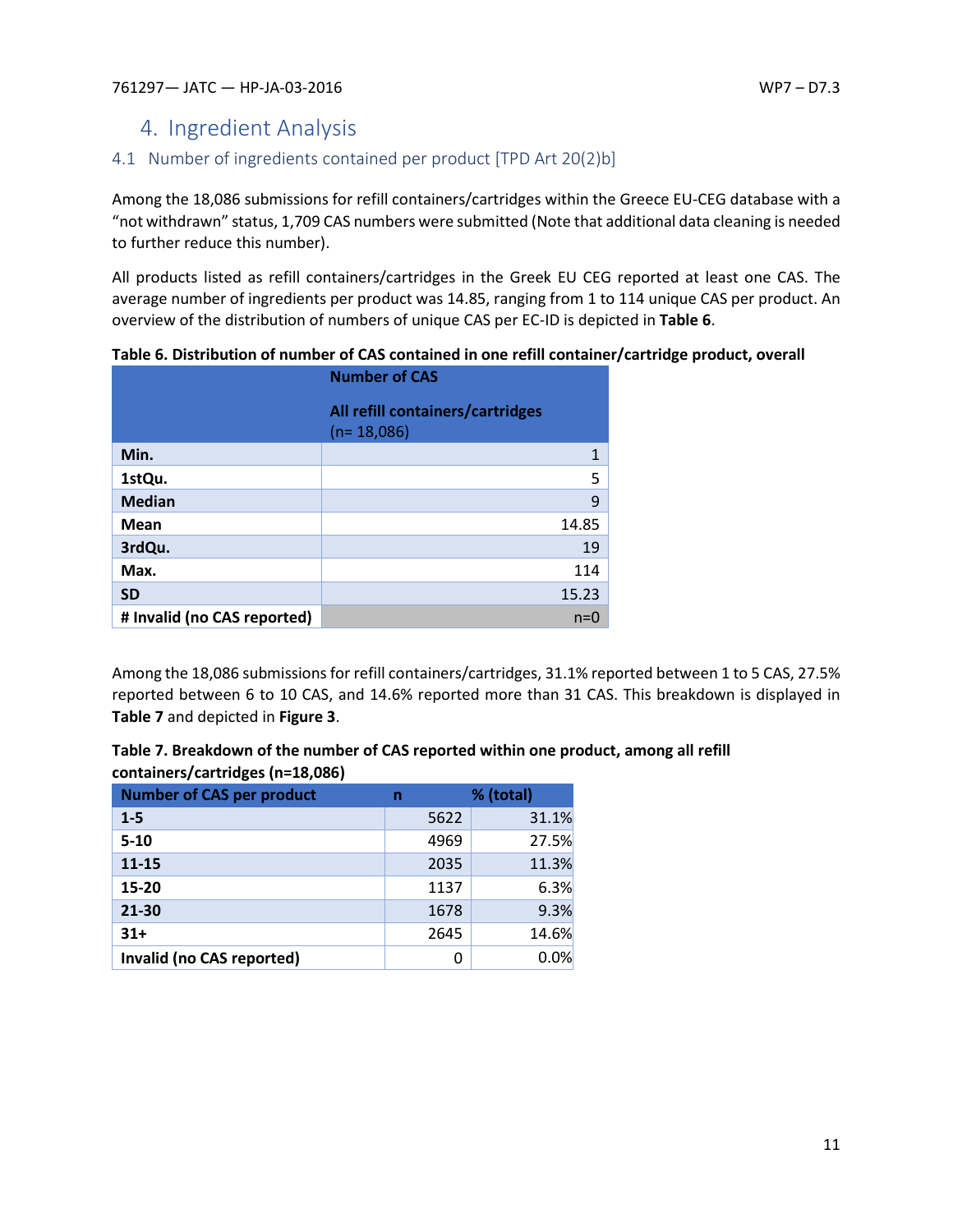

# **Figure 3. Breakdown of the number of CAS reported within one product (among all refill containers/cartridges), (n=18,086)**

## <span id="page-12-0"></span>4.2 Most frequently used ingredients [TPD Art 20(2)b]

Among the refill containers/cartridges(n=18,086) a total of 1,709 unique ingredients (CAS numbers) were reported. The top 100 most common ingredients are listed below in **Table 8**.

| <b>Rank</b>    | <b>CAS</b>    | <b>Ingredient name</b> | <b>Product count (n)</b> | Percentage of products (%) |
|----------------|---------------|------------------------|--------------------------|----------------------------|
| 1              | 57-55-6       | Propylene glycol       | 17,505                   | 96.8%                      |
| $\overline{2}$ | $56 - 81 - 5$ | Nicotine               | 16,800                   | 92.9%                      |
| 3              | $54-11-5$     | Glycerol               | 16,769                   | 92.7%                      |
| 4              | 121-33-5      | Vanillin               | 7,189                    | 39.7%                      |
| 5              | 7732-18-5     | Water                  | 6,649                    | 36.8%                      |
| 6              | 4940-11-8     | Ethyl maltol           | 6,009                    | 33.2%                      |
| 7              | 105-54-4      | Ethyl butyrate         | 5,364                    | 29.7%                      |
| 8              | $64 - 17 - 5$ | Ethyl alcohol          | 4,866                    | 26.9%                      |
| 9              | 118-71-8      | Maltol                 | 4,196                    | 23.2%                      |
| 10             | 141-78-6      | Ethyl acetate          | 3,895                    | 21.5%                      |
| 11             | 3658-77-3     | Furaneol               | 3,794                    | 21.0%                      |
| 12             | 121-32-4      | Ethyl vanillin         | 3,703                    | 20.5%                      |
| 13             | 123-92-2      | Isoamyl acetate        | 3,088                    | 17.1%                      |
| 14             | 928-96-1      | cis-3-Hexen-1-ol       | 3,077                    | 17.0%                      |
| 15             | 706-14-9      | γ-Decalactone          | 2,970                    | 16.4%                      |
| 16             | 100-51-6      | Benzyl alcohol         | 2,918                    | 16.1%                      |
| 17             | 7452-79-1     | Ethyl 2-methylbutyrate | 2,836                    | 15.7%                      |
| 18             | 64-19-7       | Acetic acid            | 2,742                    | 15.2%                      |

|  |  | Table 8. Top 100 most common ingredients of e-liquids, Greece (n=18,086) |  |  |  |  |
|--|--|--------------------------------------------------------------------------|--|--|--|--|
|--|--|--------------------------------------------------------------------------|--|--|--|--|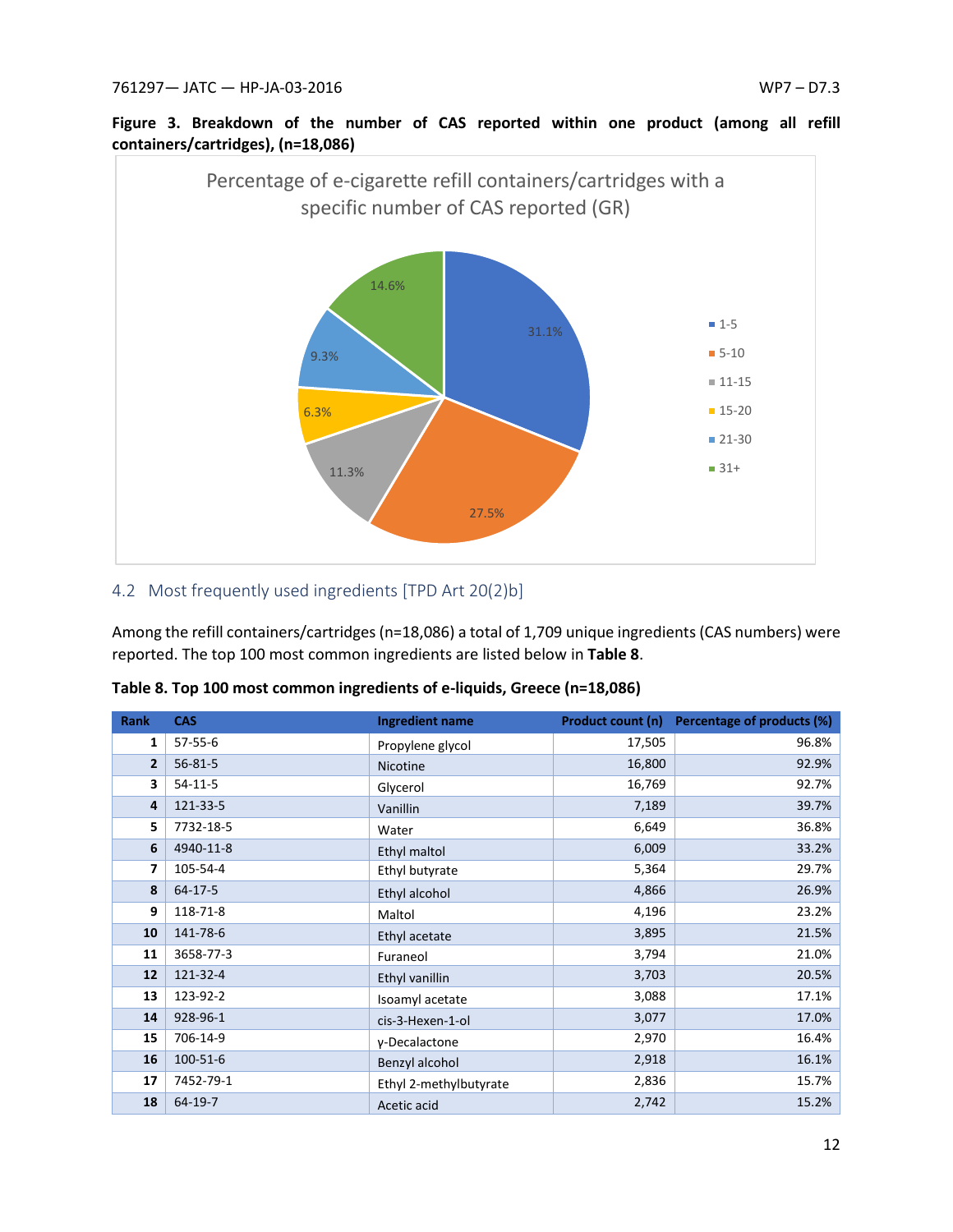| 19       | 107-92-6                    | Butyric acid                           | 2,586        | 14.3%        |
|----------|-----------------------------|----------------------------------------|--------------|--------------|
| 20       | 78-70-6                     | Linalool                               | 2,585        | 14.3%        |
| 21       | 102-76-1                    | Triacetin                              | 2534         | 14.0%        |
| 22       | 123-66-0                    | Ethyl hexanoate                        | 2276         | 12.6%        |
| 23       | 56038-13-2                  | Sucralose                              | 2110         | 11.7%        |
| 24       | 100-52-7                    | Benzaldehyde                           | 1979         | 10.9%        |
| 25       | 705-86-2                    | δ-Decalactone                          | 1959         | 10.8%        |
| 26       | 142-62-1                    | Hexanoic acid                          | 1956         | 10.8%        |
| 27       | 142-92-7                    | Hexyl acetate                          | 1947         | 10.8%        |
| 28       | 120-57-0                    | Piperonal                              | 1912         | 10.6%        |
| 29       | 142-62-1                    | 3-Methyl-1,2-                          | 1907         | 10.5%        |
|          |                             | cyclopentanedione                      |              |              |
| 30       | 116-53-0                    | (±)-2-Methylbutyric acid               | 1887         | 10.4%        |
| 31       | 105-37-3                    | Ethyl propionate                       | 1870         | 10.3%        |
| 32       | 3681-71-8                   | cis-3-Hexenyl acetate                  | 1795         | 9.9%         |
| 33       | 5471-51-2                   | Frambione                              | 1722         | 9.5%         |
| 34       | 103-26-4                    | Methyl cinnamate                       | 1681         | 9.3%         |
| 35       | $80 - 71 - 7$               | Methyl cyclopentenolone                | 1663         | 9.2%         |
| 36       | 104-50-7                    | γ-Octalactone                          | 1653         | 9.1%         |
| 37       | 104-67-6                    | γ-Undecalactone                        | 1652         | 9.1%         |
| 38       | 659-70-1                    | Isoamyl isovalerate                    | 1568         | 8.7%         |
| 39       | 123-11-5                    | p-Anisaldehyde                         | 1548         | 8.6%         |
| 40       | $140 - 11 - 4$              | Benzyl acetate                         | 1510         | 8.3%         |
| 41       | 108-64-5                    | Ethyl isovalerate                      | 1482         | 8.2%         |
| 42       | 104-61-0                    | γ-Nonanoic lactone                     | 1478         | 8.2%         |
| 43       | 713-95-1                    | δ-Dodecalactone                        | 1369         | 7.6%         |
| 44       | 22047-25-2                  | 2-Acetylpyrazine                       | 1367         | 7.6%         |
| 45       | 2216-51-5                   | L-Menthol                              | 1343         | 7.4%         |
| 46       | 56-40-6                     | Glycine                                | 1278         | 7.1%         |
| 47       | 98-55-5                     | $\alpha$ -Terpineol                    | 1169         | 6.5%         |
| 48<br>49 | 119-84-6                    | Dihydrocoumarin                        | 1149         | 6.4%<br>6.3% |
| 50       | 5392-40-5                   | Citral                                 | 1138<br>1131 | 6.3%         |
| 51       | 106-27-4                    | Isoamyl butyrate                       | 1112         | 6.1%         |
| 52       | 89-78-1                     | Menthol                                |              | 6.1%         |
| 53       | 5989-27-5                   | $(R)-(+)$ -Limonene                    | 1096<br>1064 | 5.9%         |
| 54       | 513-86-0                    | Acetoin                                | 1062         | 5.9%         |
| 55       | 127-41-3                    | $\alpha$ -lonone                       | 1055         | 5.8%         |
| 56       | 110-19-0                    | Isobutyl acetate                       | 1013         | 5.6%         |
| 57       | 14901-07-6<br>137-00-8      | β-Ionone<br>4-Methyl-5-thiazoleethanol | 1012         | 5.6%         |
| 58       |                             |                                        | 962          | 5.3%         |
| 59       | $97 - 53 - 0$<br>23696-85-7 | Eugenol                                | 955          | 5.3%         |
| 60       |                             | Damascenone                            | 953          | 5.3%         |
| 61       | 123-51-3                    | Isoamyl alcohol                        | 949          | 5.2%         |
| 62       | 105-13-5                    | 4-Methoxybenzyl alcohol                | 937          | 5.2%         |
| 63       | $60 - 12 - 8$               | 2-Phenylethanol                        | 920          | 5.1%         |
| 64       | $90 - 05 - 1$               | Guaiacol                               | 887          | 4.9%         |
| 65       | 123-68-2                    | Allyl hexanoate                        | 887          | 4.9%         |
|          | 14667-55-1                  | 2,3,5-Trimethylpyrazine                |              |              |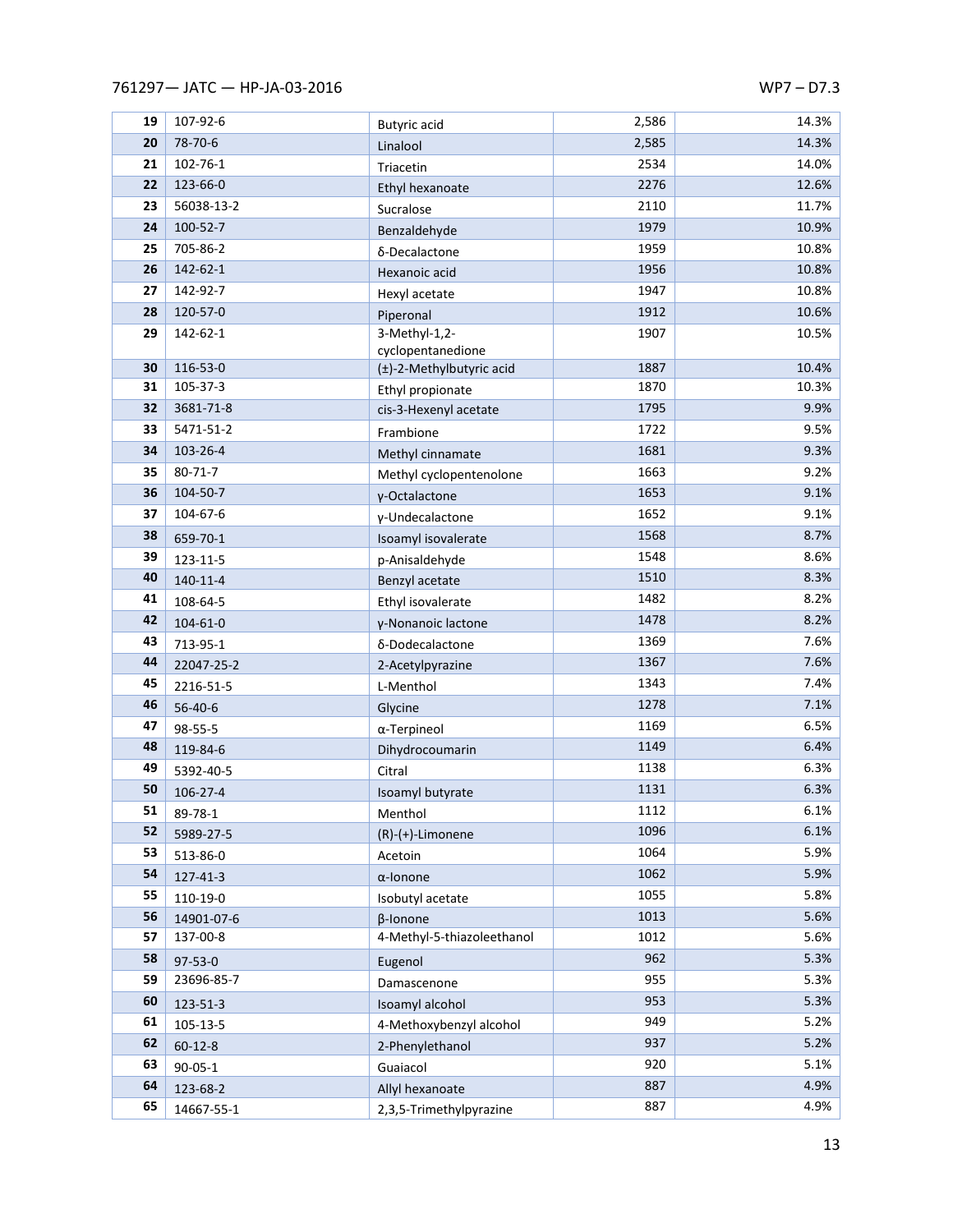| 66  | 111-27-3       | 1-Hexanol                                 | 874 | 4.8% |
|-----|----------------|-------------------------------------------|-----|------|
| 67  | $106 - 24 - 1$ | Geraniol                                  | 868 | 4.8% |
| 68  | 6728-26-3      | trans-2-Hexen-1-al                        | 857 | 4.7% |
| 69  | $75 - 18 - 3$  | Dimethyl sulfide                          | 819 | 4.5% |
| 70  | 97-64-3        | <b>Ethyl lactate</b>                      | 813 | 4.5% |
| 71  | 8008-56-8      | Lemon oil                                 | 787 | 4.4% |
| 72  | 695-06-7       | γ-Hexalactone                             | 778 | 4.3% |
| 73  | 104-55-2       | Cinnamaldehyde                            | 778 | 4.3% |
| 74  | 115-95-7       | Linalyl acetate                           | 777 | 4.3% |
| 75  | 7492-70-8      | Butyl butyryllactate                      | 761 | 4.2% |
| 76  | 77-92-9        | Citric acid                               | 732 | 4.0% |
| 77  | 79-09-4        | Propionic acid                            | 726 | 4.0% |
| 78  | 138-86-3       | Dipentene                                 | 720 | 4.0% |
| 79  | 134-20-3       | Methyl anthranilate                       | 713 | 3.9% |
| 80  | 470-82-6       | Eucalyptol                                | 713 | 3.9% |
| 81  | 77-93-0        | Triethyl citrate                          | 699 | 3.9% |
| 82  | 8008-57-9      | Orange oil                                | 679 | 3.8% |
| 83  | 105-87-3       | Geranyl acetate                           | 653 | 3.6% |
| 84  | $66 - 25 - 1$  | Hexanal                                   | 639 | 3.5% |
| 85  | $50 - 21 - 5$  | DL-Lactic acid                            | 600 | 3.3% |
| 86  | 123-86-4       | <b>Butyl acetate</b>                      | 589 | 3.3% |
| 87  | 124-07-2       | Octanoic acid                             | 570 | 3.2% |
| 88  | 2305-05-7      | 4,5,6,7-Tetrahydroindazole                | 555 | 3.1% |
| 89  | 4180-23-8      | trans-Anethole                            | 553 | 3.1% |
| 90  | 67-63-0        | 2-Propanol                                | 533 | 2.9% |
| 91  | 620-02-0       | 5-Methylfurfural                          | 524 | 2.9% |
| 92  | 120-51-4       | Benzyl benzoate                           | 520 | 2.9% |
| 93  | 109-21-7       | <b>Butyl butyrate</b>                     | 481 | 2.7% |
| 94  | 51115-67-4     | 2-Isopropyl-N,2,3-<br>trimethylbutyramide | 481 | 2.7% |
| 95  | 127-91-3       | β-Pinene                                  | 478 | 2.6% |
| 96  | 16491-36-4     | cis-3-Hexenyl butyrate                    | 475 | 2.6% |
| 97  | 141-97-9       | Ethyl acetoacetate                        | 474 | 2.6% |
| 98  | 8008-26-2      | Lime oil                                  | 470 | 2.6% |
| 99  | 1124-11-4      | 2,3,5,6-Tetramethylpyrazine               | 466 | 2.6% |
| 100 | 106-72-9       | 2,6-Dimethyl-5-heptenal                   | 462 | 2.6% |

*Note: Product percentage was calculated by dividing the product count by the total number of refill container/cartridge products that reported any CAS (n=18,086)*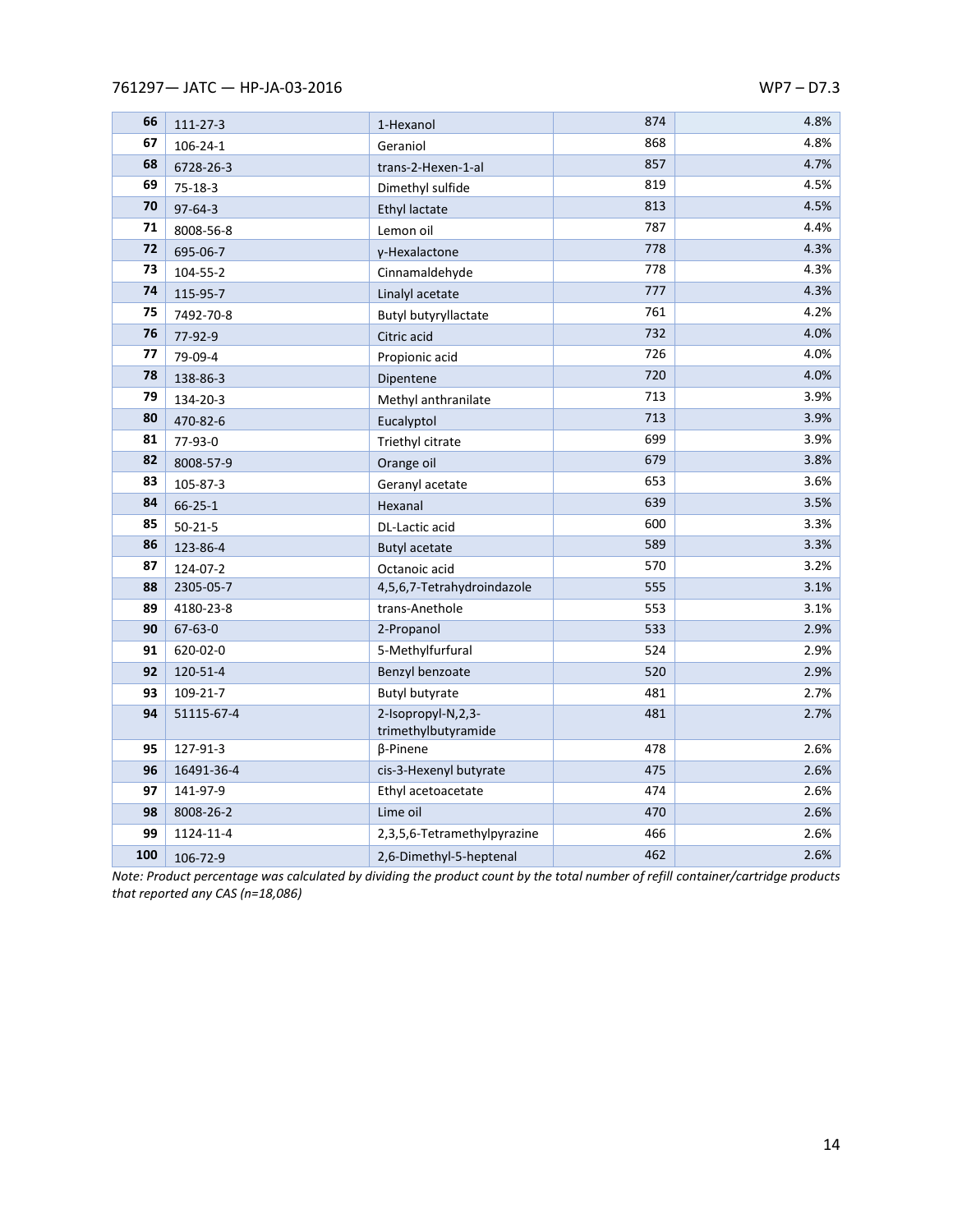# <span id="page-15-0"></span>4.3 Concentration, recipe quantity and the major function of the top 20 ingredients used [TPD Art 20(2)b]

Focusing on the top 20 most common ingredients, the recipe quantity (mg per product), concentration, and major function are presented below in **Table 9**. Besides the carriers (propylene glycol and glycerol), nicotine was the most common ingredient, primarily functioning as an additive enhancer. All other ingredients in the top 20 were mainly reported to be used as flavour/taste enhancers, except water which was most commonly reported as a water-wetting agent.

| Table 9. Recipe quantity, concentration, and the major function of the top 20 most common ingredients |
|-------------------------------------------------------------------------------------------------------|
| of e-liquid, Greece                                                                                   |

|                |               |                         | <b>Recipe quantity</b><br>(mg/product) |              | <b>Concentration</b><br>(mg/ml) |         |                                         |                                                                                     |
|----------------|---------------|-------------------------|----------------------------------------|--------------|---------------------------------|---------|-----------------------------------------|-------------------------------------------------------------------------------------|
| Rank           | <b>CAS</b>    | <b>Name</b>             | <b>Median</b>                          | Mean         | <b>Median</b>                   | Mean    | <b>Major function</b>                   | Flavor description *                                                                |
| $\mathbf{1}$   | $57 - 55 - 6$ | Propylene<br>glycol     | 4174.00                                | 3593.00      | 429.60                          | 375.00  | Carrier                                 |                                                                                     |
| $\overline{2}$ | $56 - 81 - 5$ | Nicotine                | 30.30                                  | 65.91        | 3.44                            | 7.16    | Addictive<br>Enhancer                   |                                                                                     |
| 3              | $54-11-5$     | Glycerol                | 5000.00                                | 14760.0<br>0 | 506.00                          | 1492.00 | Carrier                                 |                                                                                     |
| 4              | 121-33-5      | Vanillin                | 8.00                                   | 27.57        | 0.89                            | 2.86    | Flavour and/or<br><b>Taste Enhancer</b> | Powerful, creamy, vanilla-<br>like odor & sweet taste                               |
| 5              | 7732-18-5     | Water                   | 157.86                                 | 367.47       | 16.39                           | 37.93   | Water-Wetting<br>Agents                 |                                                                                     |
| 6              | 4940-11-8     | Ethyl maltol            | 9.99                                   | 27.23        | 1.00                            | 2.71    | Flavour and/or<br><b>Taste Enhancer</b> | Sweet, fruity-caramellic<br>cotton candy odor; fruity<br>preserve taste             |
| 7              | 105-54-4      | Ethyl<br>butyrate       | 3.16                                   | 13.36        | 0.34                            | 1.33    | Flavour and/or<br><b>Taste Enhancer</b> | Ethereal, fruity odor;<br>buttery-pineapple-<br>banana, ripe fruit & juicy<br>notes |
| 8              | $64 - 17 - 5$ | Ethyl<br>alcohol        | 26.00                                  | 101.70       | 2.80                            | 10.35   | Flavour and/or<br><b>Taste Enhancer</b> |                                                                                     |
| 9              | 118-71-8      | Maltol                  | 2.00                                   | 13.64        | 0.22                            | 1.40    | Flavour and/or<br><b>Taste Enhancer</b> | Sweet, fruity, berry,<br>caramellic odor;<br>strawberry, fruity<br>preserve-like    |
| 10             | 141-78-6      | Ethyl<br>acetate        | 1.50                                   | 9.86         | 0.17                            | 0.98    | Flavour and/or<br><b>Taste Enhancer</b> | Ethereal, sharp, wine-<br>brandy like odor                                          |
| 11             | 3658-77-3     | Furaneol                | 2.48                                   | 12.68        | 0.27                            | 1.26    | Flavour and/or<br><b>Taste Enhancer</b> | Fruity, caramelized<br>pineapple-strawberry<br>odor & taste; roasted                |
| 12             | 121-32-4      | Ethyl<br>vanillin       | 8.71                                   | 28.39        | 0.88                            | 2.82    | Flavour and/or<br><b>Taste Enhancer</b> | Intense, sweet, vanilla like<br>odor; creamy vanilla taste                          |
| 13             | 123-92-2      | Isoamyl<br>acetate      | 1.97                                   | 13.93        | 0.20                            | 1.48    | Flavour and/or<br><b>Taste Enhancer</b> | Sweet, fruity, banana,<br>pear odor & taste                                         |
| 14             | 928-96-1      | cis-3-Hexen-<br>$1$ -ol | 1.64                                   | 7.47         | 0.17                            | 0.74    | Flavour and/or<br><b>Taste Enhancer</b> | Strong, fresh, green,<br>grassy odor                                                |
| 15             | 706-14-9      | $V^-$<br>Decalactone    | 0.75                                   | 3.62         | 0.08                            | 0.37    | Flavour and/or<br><b>Taste Enhancer</b> | Coconut-peach like odor;<br>in dilution, peach taste                                |
| 16             | 100-51-6      | Benzyl<br>alcohol       | 4.55                                   | 19.88        | 0.50                            | 2.03    | Flavour and/or<br><b>Taste Enhancer</b> | Faint, sweet, almond<br>fruity aroma; sweet, but<br>somewhat chemical taste         |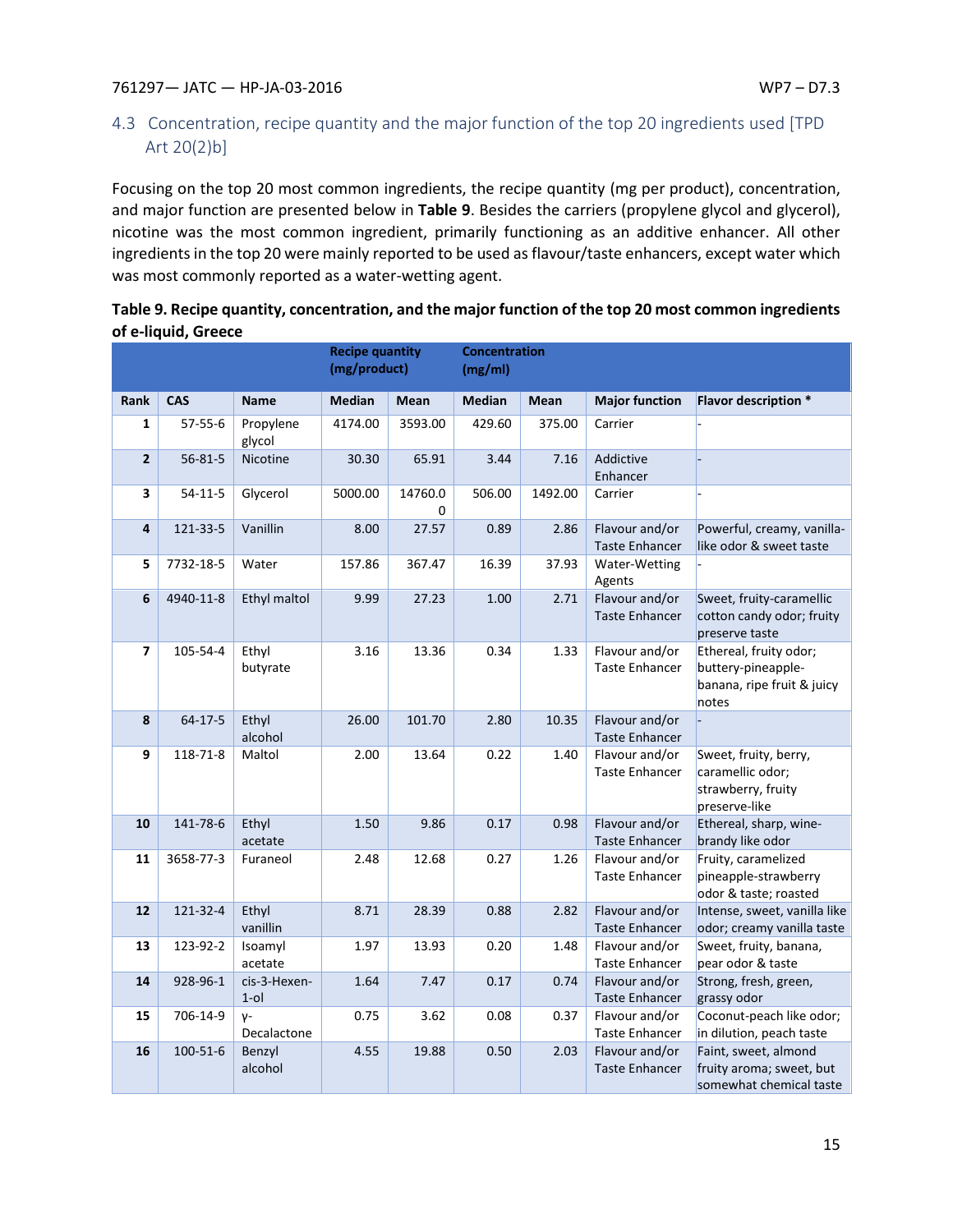| 17 | 7452-79-1 | Ethyl $2-$<br>methylbutyr<br>ate | 2.24 | 15.99 | 0.23 | 1.55 | Flavour and/or<br><b>Taste Enhancer</b> | Strong, green, fruity, apple<br>odor and taste; also some<br>strawberry notes       |
|----|-----------|----------------------------------|------|-------|------|------|-----------------------------------------|-------------------------------------------------------------------------------------|
| 18 | $64-19-7$ | Acetic acid                      | 1.22 | 6.85  | 0.13 | 0.65 | Flavour and/or<br><b>Taste Enhancer</b> | Pungent, sour, vinegar<br>odor with sour, acid taste                                |
| 19 | 107-92-6  | <b>Butyric acid</b>              | 0.93 | 5.39  | 0.10 | 0.54 | Flavour and/or<br><b>Taste Enhancer</b> | Fruity floral, plum-apricot  <br>aroma; plum, apricot-<br>pear-like tropical flavor |
| 20 | 78-70-6   | Linalool                         | 0.52 | 4.89  | 0.05 | 0.48 | Flavour and/or<br><b>Taste Enhancer</b> | Floral-woody, faint citrus<br>note odor; sweet floral &<br>slight citrus taste      |

*Note: Concentration was calculated by dividing the recipe quantity by vial volume of the respective products. Major function was obtained as the most commonly reported function for the respective ingredients in the Greek EU CEG. \*Flavour descriptions* are according to a desk literature review.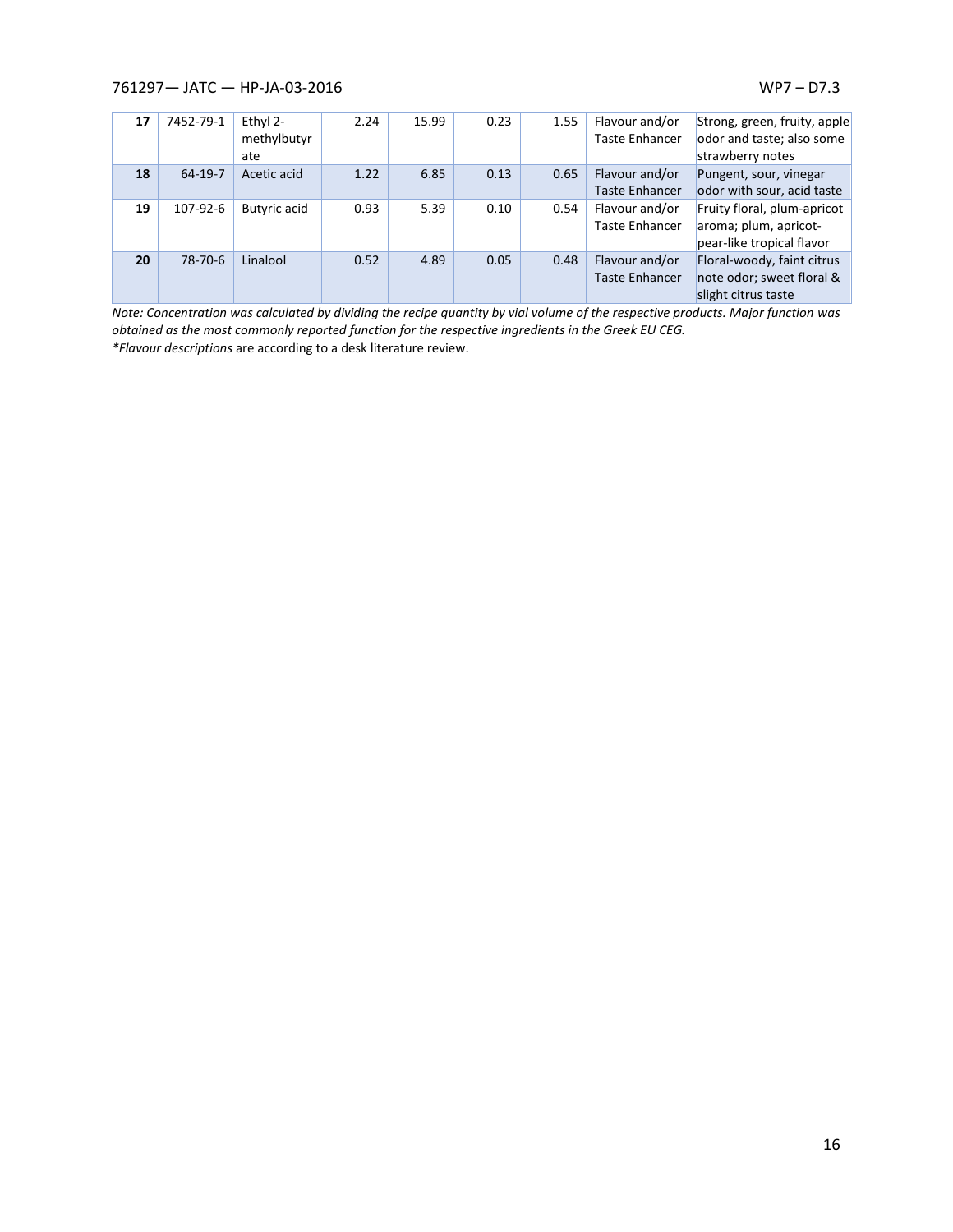# <span id="page-17-1"></span><span id="page-17-0"></span>Conclusions for GR Summary of Results

Within the current Greek EU-CEG dataset, there are 30,674 notifications (unique EC-IDs), of which 5,524 were indicated to be withdrawn from the market. The most common type of product that was active in the Greek EU CEG data was refill containers/cartridges containing e-liquids (n=18,086).

Nicotine-containing refill containers/cartridges were predominantly compliant with regards to the vial volume, with 99.7% of products reporting a vial volume of 10ml or less. Most cartridges/containers capable of carrying an e-liquid were compliant with regards to the volume capacity, with 77.5% reporting a volume capacity of 2ml or less. With regards to the nicotine concentration, the overwhelming majority (99.8%) of products that contain an e-liquid were compliant with a nicotine concentration of 20 mg/ml or less. Refillable and rechargeable e-cigarettes had specific design parameters (higher battery capacity, changeable wick and airflow) when compared to disposable products.

The average number of ingredients per product was 14.85, ranging between 1 and 114 different CAS per product. The most common ingredients in frequency were the humectants propylene glycol and glycerol, and nicotine. The most frequently reported flavorings were vanilla, ethyl maltol and ethyl butyrate.

## <span id="page-17-2"></span>Recommendations

- $\checkmark$  Missing and invalid data in the Greek EU CEG (specifically for volume capacity) suggests a need to redefine or clarify product type categories and their relevant variables. All products missing reports for volume capacity, and over 50% of those reporting invalid values for volume capacity, were categorized as 'individual parts of e-cigarettes capable of containing an e-liquid.'
- ✓ Outliers remain a limitation of the current analysis of the Greek EU-CEG dataset- a thorough cleaning of the JATC dataset by correcting submissions from the manufacturers would improve the quality of the submitted information.
- $\checkmark$  Specific variables should be modified in the EU-CEG submission system to include limits set for variables (e.g. in reporting vial volumes and nicotine concentration), or to change the variable type from "text" variables to "numeric" variables to ensure correct and consistent reporting.
- $\checkmark$  Specific data entry points should be blocked for products were irrelevant (e.g. prohibiting data entry for battery information for refill vials) to avoid complications in reporting and analysis.
- $\checkmark$  Further research on the function and reported toxicity of each reported additive is needed.
- $\checkmark$  Further research on the composite flavour resulting from specific ingredient combinations is needed.
- ✓ Regulators should use the flagged EC-IDs in **Annex B** to communicate with manufacturers with regards to product compliance and improve the quality of EU CEG submissions.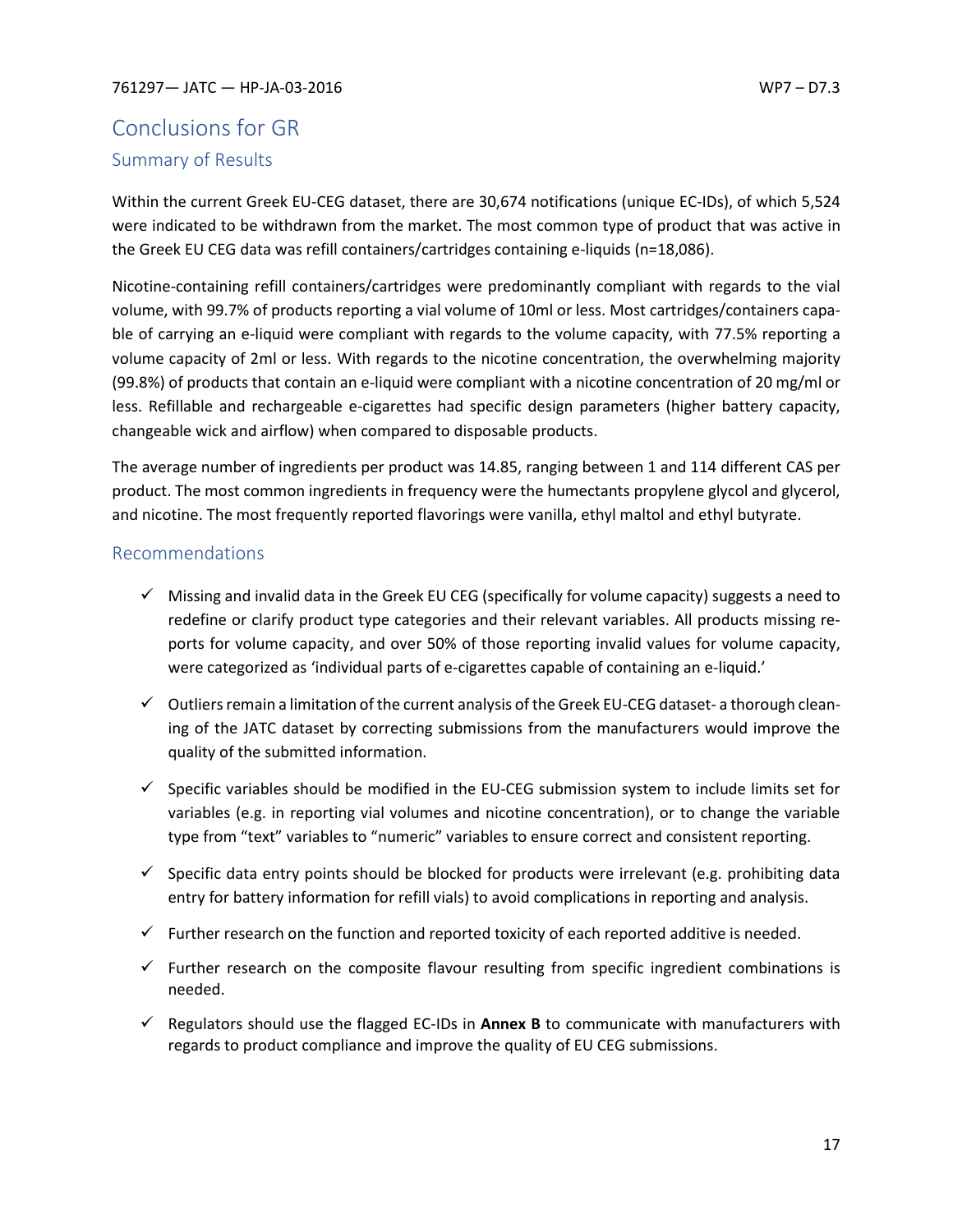

# **Joint Action on Tobacco Control (JATC)**

Agreement n**°**: 761297— JATC — HP-JA-03-2016

# WP7 – National Report for SPAIN

Circulation: Public Authors: HCS Date: 29 January 2020 Doc. Ref. N°: D7.3



This activity has received funding from the European Union's Health Program (2014- 2020) under grant agreement – 761297.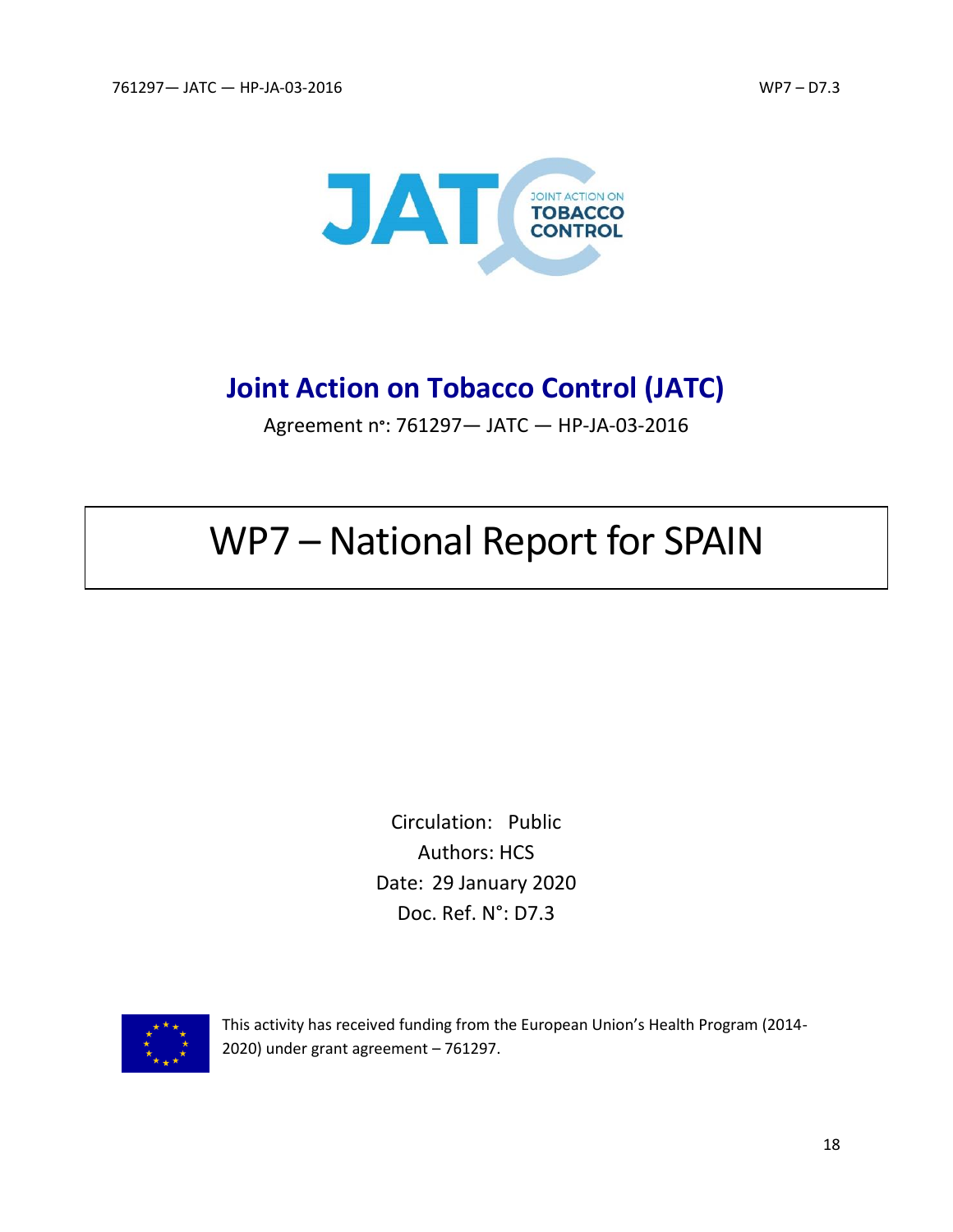# <span id="page-19-0"></span>Background

Under the European Union (EU) Tobacco Products Directive (TPD) (2014/40/EU), manufacturers and importers of tobacco products, electronic cigarettes (e-cigarettes) and refill containers are required to report comprehensive information, to the European Commission (EC) and Member States (MS) on products which they intend to place on the market. This reporting is performed through the EU Common Entry Gate (EU-CEG), an Information Technology (IT) tool developed to provide a standard format for manufacturers and importers to report this information. EU-CEG was designed to facilitate a harmonised reporting system that lessens the administrative burden for submitters, as well as enhances the EC and MS's ability to compare data and ultimately regulate products on the EU market. As such, the European Commission has worked closely with both MS and industry stakeholders to develop EU-CEG, which became operational in May 2016, and is periodically updated through an iterative process informed by stakeholders to maximize the system's utility and output.

Through EU-CEG, manufacturers and importers are required to submit information on any new product before it is placed on the market, and to update the data should new information become available. Once data is uploaded and successfully passes a technical validation process, the data are directed to the relevant national data repository that is accessible to the EC and the relevant competent EU MS authority.

This reporting format has substantially enhanced and harmonized the collection of product-related information across the 28 EU MS through this common platform, however, to maximize the potential of the platform and data handling system it is essential that the system and its data are evaluated, both collectively and at the EU MS level.

With the above in mind, the purpose of this report of the JATC is to perform an assessment of the data submitted through the reporting platform and highlight regulatory issues for the consideration of the competent EU MS authorities.

# <span id="page-19-1"></span>Approach and Results by the research question

Below we provide an analysis for the EU MS Spain. The datasets used are those requested via the data request forms (provided in Annex B of JATC D5.3) and were extracted from EU-CEG in December of 2019. Accordingly, the analysis reflects the data reported at that time, i.e., the results are static and not dynamic.

Data were handled according to JATC deliverable 5.3 and analysed using two statistical programmes, R (which is open source) and Stata (which is a proprietary software). The methodological approach for the cleaning, merging and analysis of the data is provided in **Annex A**.

As one of the primary objectives of this activity was to flag product IDs that were flagged with regards to compliance with the notification standards or with the TPD standards based on the submitted EU-CEG data.

**Annex B** provides a list of the EC-IDs of products that were flagged through this process and the justification of their status.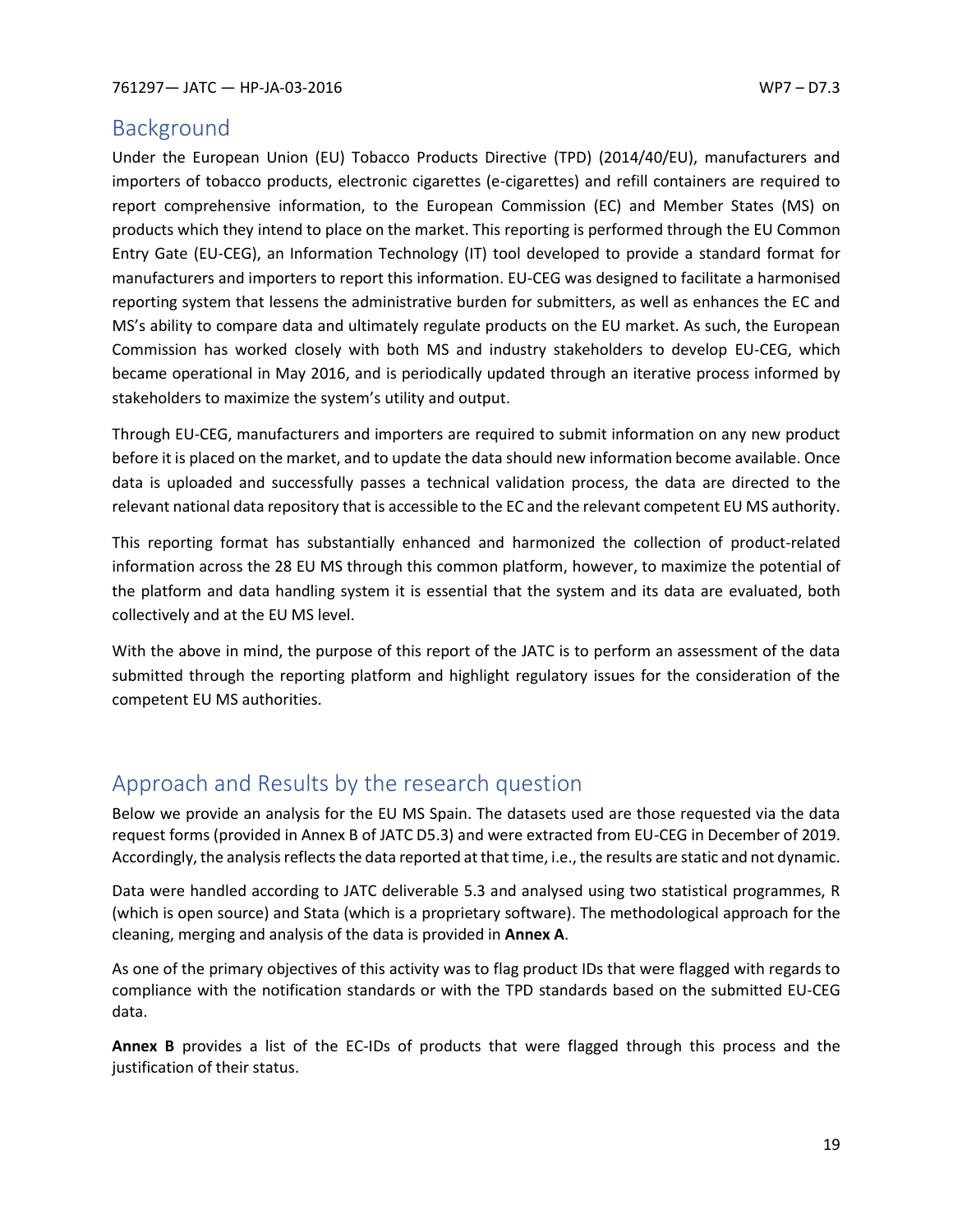# <span id="page-20-0"></span>1. Notification compliance

# <span id="page-20-1"></span>1.1 Status of all notifications for electronic cigarettes and refill containers in the EU MS [TPD Art20(2)]

Within the current Spanish EU-CEG dataset, there are 44,029 notifications (unique EC-IDs). **Figure 1** reflects the numbers of different types of notifications. The percentage breakdown of the types of notifications can be seen in **Table 1** (below). The most common notification type was a notification for a new product EC-ID (26.6%), followed by the addition of a product presentation to an existing product submission, for example, a national market (20.7%), and the correction of clerical/administrative errors in an existing product submission (16.1%).



#### **Figure 1. Type of notifications within EU-CEG in Spain (N= 44,029)**

## **Table 1. Type of notifications within EU-CEG in Spain (N=44,029)**

| <b>Notification Type</b>                                                              | n      | ℅     |
|---------------------------------------------------------------------------------------|--------|-------|
| Notification of information on a new product (new EC-ID)                              | 11,723 | 26.6% |
| Addition of product presentation (e.g. national market) to an existing product        | 9109   | 20.7% |
| submission                                                                            |        |       |
| Correction of clerical/administrative errors in existing product submission           | 7069   | 16.1% |
| Removal of product presentation, including product withdrawal, from an existing       | 6414   | 14.6% |
| product submission                                                                    |        |       |
| Update of information required to be submitted for notified products in regular       | 6348   | 14.4% |
| intervals (annually), such as sales data or actual quantities of ingredients          |        |       |
| Update of information on a previously notified product submission at the product      | 2912   | 6.6%  |
| and/or presentation level not leading to a new EC-ID                                  |        |       |
| Substantial modification of information on a previously notified product leading to a | 454    | 1.0%  |
| new EC-ID (with a link to the previous EC-ID)                                         |        |       |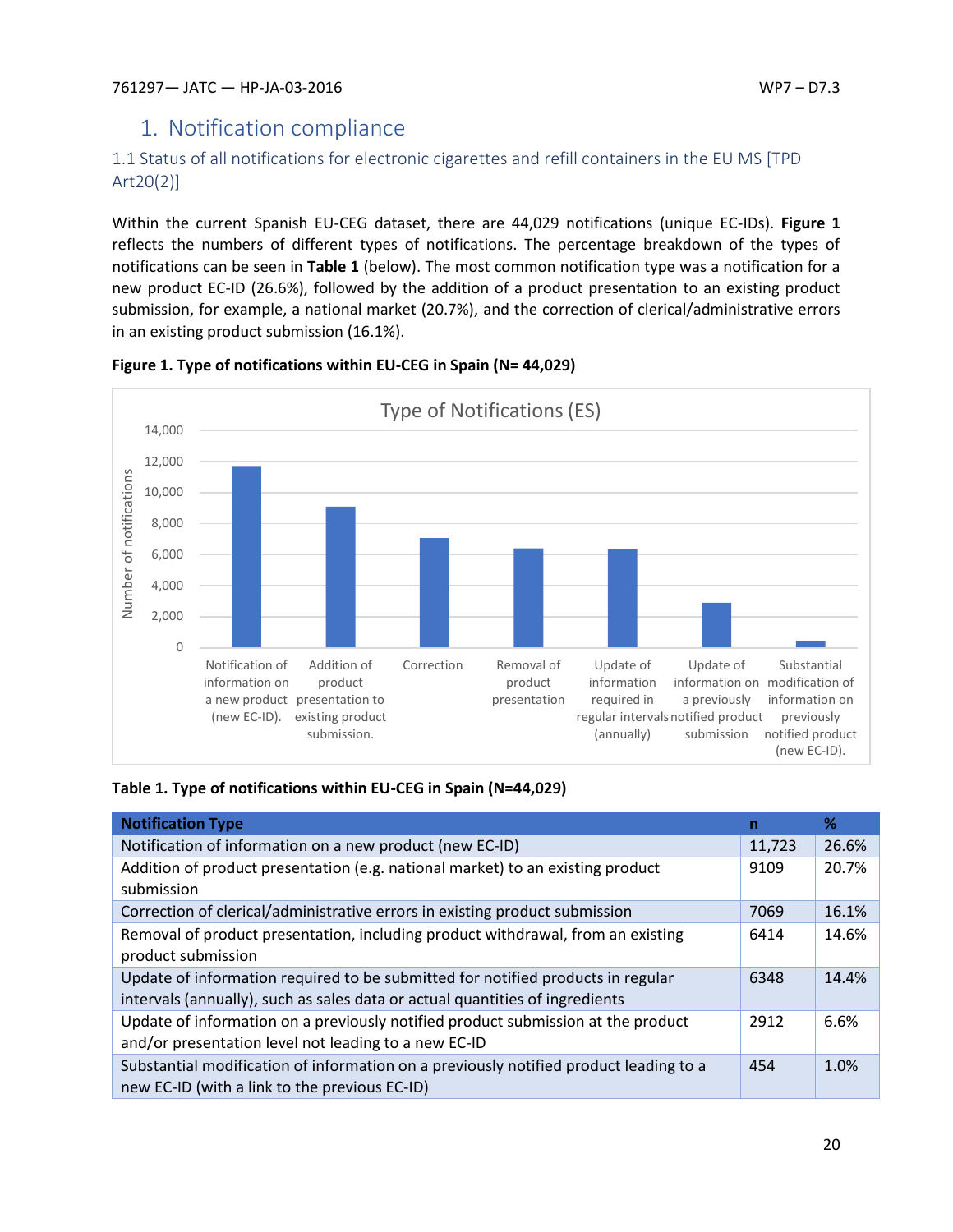# <span id="page-21-0"></span>1.2. Product types currently active in EU-CEG [TPD Art20(2)]

As of December 2019, of the 44,029 notifications (unique EC-IDs) submitted for Spain for the EU CEG, two products indicated withdrawal but did not provide a specific date and were thus excluded from the analysis. Among valid notifications, 4,426 (10.1%) have been withdrawn and 39,601 (89.9%) unique EC-IDs remain active on the market.

**Figure 2** displays the numbers of active product types. The percentage breakdown of the types of products reported active in EU-CEG in Spain is displayed in **Table 2** (below). Of the 39,601 notifications that are currently on the market, 71.9% (30,121) represented refill containers/cartridges containing an e-liquid, 8.1% (2,358) represented individual parts of e-cigarettes capable of containing e-liquids, and 6.9% (2,146) represented a refillable device (device only).



**Figure 2. Product types active (not withdrawn) in EU-CEG, Spain (N=39,601)**

| Table 2. Breakdown of product types active in EU-CEG, Spain (N=39,601) |
|------------------------------------------------------------------------|
|------------------------------------------------------------------------|

| <b>Product type</b>                                                                                                           | n     | ℅     |
|-------------------------------------------------------------------------------------------------------------------------------|-------|-------|
| Refill container/cartridge containing e-liquid                                                                                | 30121 | 71.9% |
| The individual part of e-cigarette capable of containing e-liquid                                                             | 2358  | 8.1%  |
| Refillable, device only                                                                                                       | 2146  | 6.9%  |
| Other                                                                                                                         | 1748  | 4.6%  |
| Kit - Pack containing more than one different e-cigarette device and/or more than<br>one different refill container/cartridge | 1698  | 4.0%  |
| E-cigarette - Disposable                                                                                                      | 744   | 2.6%  |
| E-cigarette - Rechargeable, device only                                                                                       | 737   | 1.9%  |
| E-cigarette – Rechargeable, placed on the market with one type of e-liquid                                                    | 40    | 0.1%  |
| E-cigarette – Refillable, placed on the market with one type of e-liquid                                                      | 9     | 0.0%  |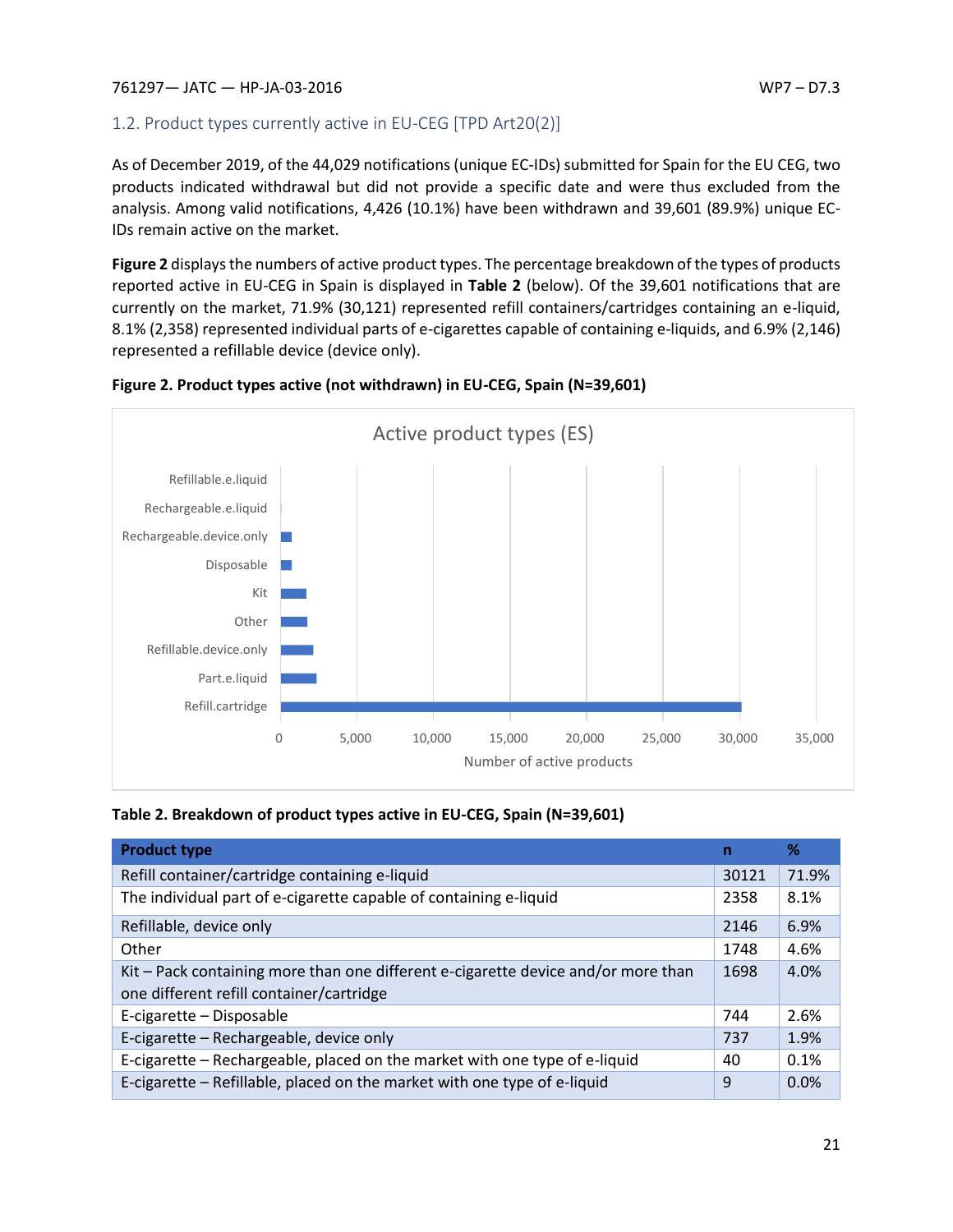# <span id="page-22-0"></span>2. Assessment of volume and nicotine content in nicotine containing liquids

## <span id="page-22-1"></span>2.1 Vial volume of nicotine-containing refill containers [TPD Art 20(3)a]

Among the 30,121 notifications on refill containers/cartridges (not taking into account potential corrections that change the product EC-ID), two products reported invalid vial (container/cartridge) volumes (i.e. 0 ml) and were thus excluded from the distribution analysis. The products are flagged in **Annex B.** Of the 30,119 refill containers/cartridges reporting valid vial volumes (>0 ml), 28,479 were reported to contain nicotine. Products that have a nicotine concentration of 0mg/ml do not need to comply with the TPD restrictions on vial volume.

Among the 28,479 nicotine-containing refill containers/cartridges that reported valid vial volumes in Spain, the average vial volume was 10.59 ml. The most commonly reported vial volume (median) was 10ml. This distribution is presented in **Table 3** below. It is important to note that, given the wide range of vial volumes reported, and outliers, the SD of vial volumes among all products was 93.38ml.

Nicotine-containing refill vials were predominantly compliant with regards to the vial volume, with 99.9% of products (n=28,437) reporting a vial volume of 10ml or less. Among compliant products, the average vial volume was 9.76ml and the most commonly reported vial volume (median) was 10ml. This is depicted in **Table 3**.

Only 42 non-compliant products (volume >10ml) were identified in the Spanish EU-CEG. The volume distribution of these non-compliant products is depicted in **Table 3** below. The non-compliant EC-IDs are flagged in **Annex B**.

|               | Vial volume (ml)                  |                                                   |                                                      |
|---------------|-----------------------------------|---------------------------------------------------|------------------------------------------------------|
|               | <b>All products</b><br>$n=28,479$ | Compliant products $(\leq 10$ ml)<br>$n = 28,437$ | <b>Non-compliant products (&gt;10ml)</b><br>$n = 42$ |
| Min.          | 0.67                              | 0.67                                              | 12                                                   |
| $1st$ Qu.     | 10                                | 10                                                | 22.5                                                 |
| <b>Median</b> | 10                                | 10                                                | 30                                                   |
| Mean          | 10.59                             | 9.763                                             | 573.2                                                |
| 3rd Qu.       | 10                                | 10                                                | 30                                                   |
| Max.          | 11482                             | 10                                                | 11482                                                |
| <b>SD</b>     | 93.38                             | 1.39                                              | 2465.24                                              |

# **Table 3. Distribution of vial volumes (ml) among nicotine-containing refill containers/cartridges, with valid reported vial volumes, Spain**

# <span id="page-22-2"></span>2.2 Volume capacity of cartridges or tanks with nicotine-containing liquids [TPD Art 20(3)a]

Focusing on the 6,034 notifications on cartridges or tanks capable of carrying nicotine-containing e-liquids (this includes all product except those listed as kits, refill containers/cartridges and "other"), 5,090 products reported value for volume capacity and 944 products (15.6%) were missing reports. All of the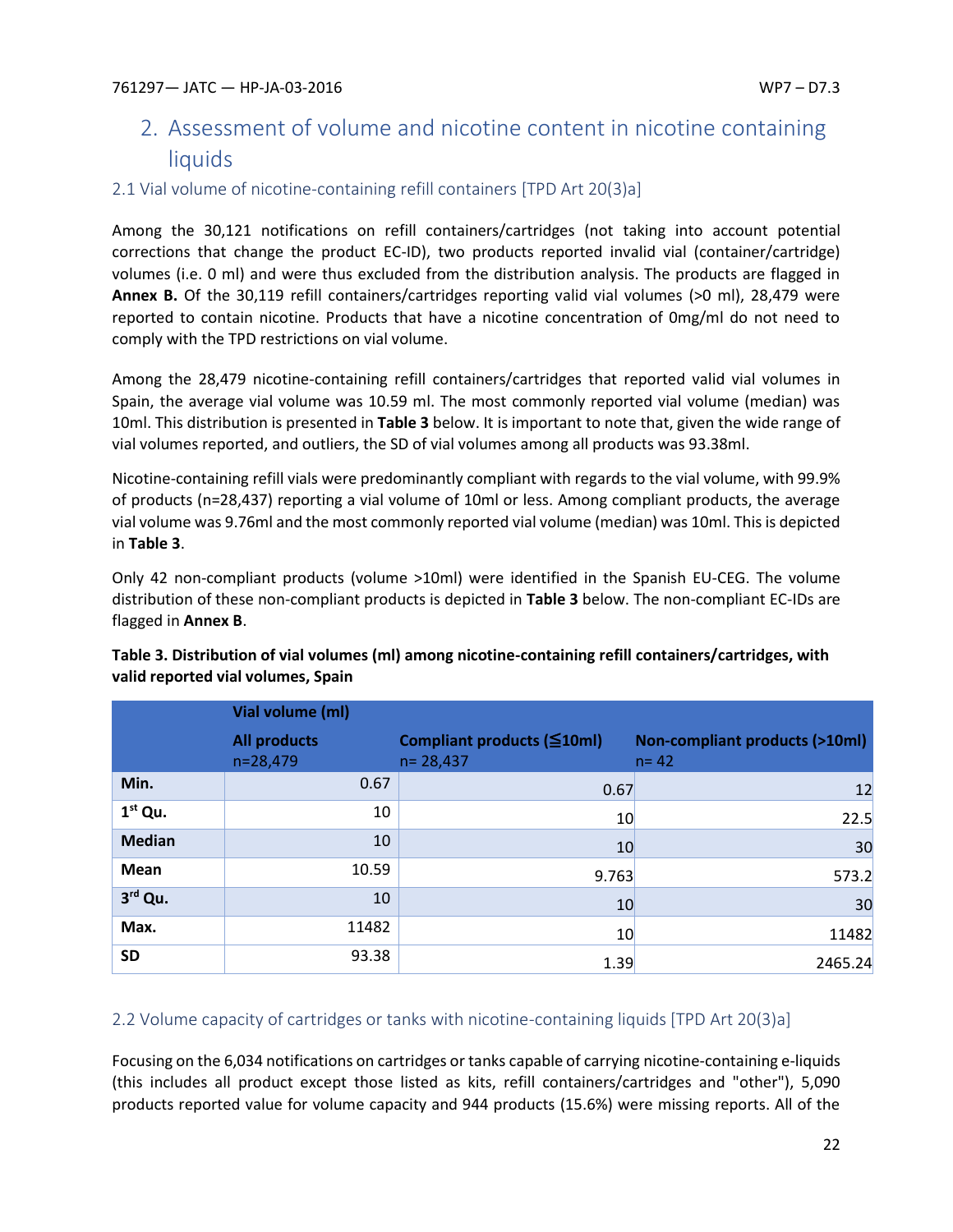944 submissions missing reports were listed as 'individual parts of e-cigarettes capable of containing an e-liquid.' Of the 5,090 products which reported a value for volume capacity, 4,554 products (89.5%) reported valid volume capacity (>0 ml) and 536 products (10.5%) reported invalid values (i.e. 0 ml). Over half of the 536 products reporting invalid values for volume capacity (n=302) were listed as 'individual parts of e-cigarettes capable of containing an e-liquid.'

Among the 4,554 products that reported a valid volume capacity (>0 ml) in Spain, the average volume capacity was 2.51ml (SD=2.01 ml). The most commonly reported volume capacity (median) was 2ml. This distribution is presented in **Table 4** below.

Cartridges or tanks capable of carrying nicotine-containing e-liquids were mostly compliant with regards to the volume capacity, with 83.9% of products (n=3,823) reporting a volume capacity of 2ml or less. Among compliant products, the average volume capacity was 1.80ml, and the most commonly reported volume capacity (median) was 2ml. This is depicted in **Table 4**.

Products reporting non-compliant volume capacities (n=731) had an average volume capacity of 6.22ml. The volume distribution of these non-compliant products is depicted in **Table 4**, and their EC-IDs are flagged in **Annex B**.

**Table 4. Reported distribution of volume capacity (ml) among cartridges or tanks capable of carrying nicotine-containing e-liquids,\* Spain** 

|                      | volume capacity (mi) |                               |                                   |                                       |
|----------------------|----------------------|-------------------------------|-----------------------------------|---------------------------------------|
|                      | <b>All reported</b>  | <b>All valid</b><br>$(>0$ ml) | <b>Valid, Compliant</b><br>(≦2ml) | <b>Valid, Non-compliant</b><br>(>2ml) |
|                      | $(n=5090)$           | $(n=4554)$                    | $(n=3823)$                        | $(n=731)$                             |
| Min.                 | $\Omega$             | 0.01                          | 0.01                              | 2.2                                   |
| 1stQu.               | 1.6                  | $\overline{2}$                | 1.8                               | 4                                     |
| Median               | 2                    | $\overline{2}$                | 2                                 | 5                                     |
| Mean                 | 2.248                | 2.513                         | 1.804                             | 6.221                                 |
| 3rdQu.               | 2                    | $\overline{2}$                | 2                                 | 10                                    |
| Max.                 | 30                   | 30                            | $\overline{2}$                    | 30                                    |
| <b>SD</b>            | 2.05                 | 2.01                          | 0.39                              | 2.83                                  |
| Invalid<br>$(=0$ ml) | $n = 536$            |                               |                                   |                                       |

Volume capacity (ml)

*\*Note: This includes all product types except those listed as refill containers/cartridges, kits and 'other'*

## <span id="page-23-0"></span>2.3 Nicotine concentration in nicotine-containing liquids [TPD Art 20(3)b]

Among the 30,121 notifications on e-liquid products (refill cartridges/containers), 1,640 (5.4%) did not contain nicotine. The average nicotine concentration among the remaining 28,481 nicotine-containing eliquid products was 9.83 mg/ml and the most commonly reported nicotine concentration (median) was 9 mg/ml. This distribution is depicted below in **Table 5**.

The overwhelming majority (99.8%) of the 28,481 nicotine-containing e-liquid products in the Spanish EU CEG were compliant with regards to the nicotine concentration, reporting a nicotine concentration of 20 mg/ml or less. Among these 28,429 compliant products, the average nicotine concentration was 9.59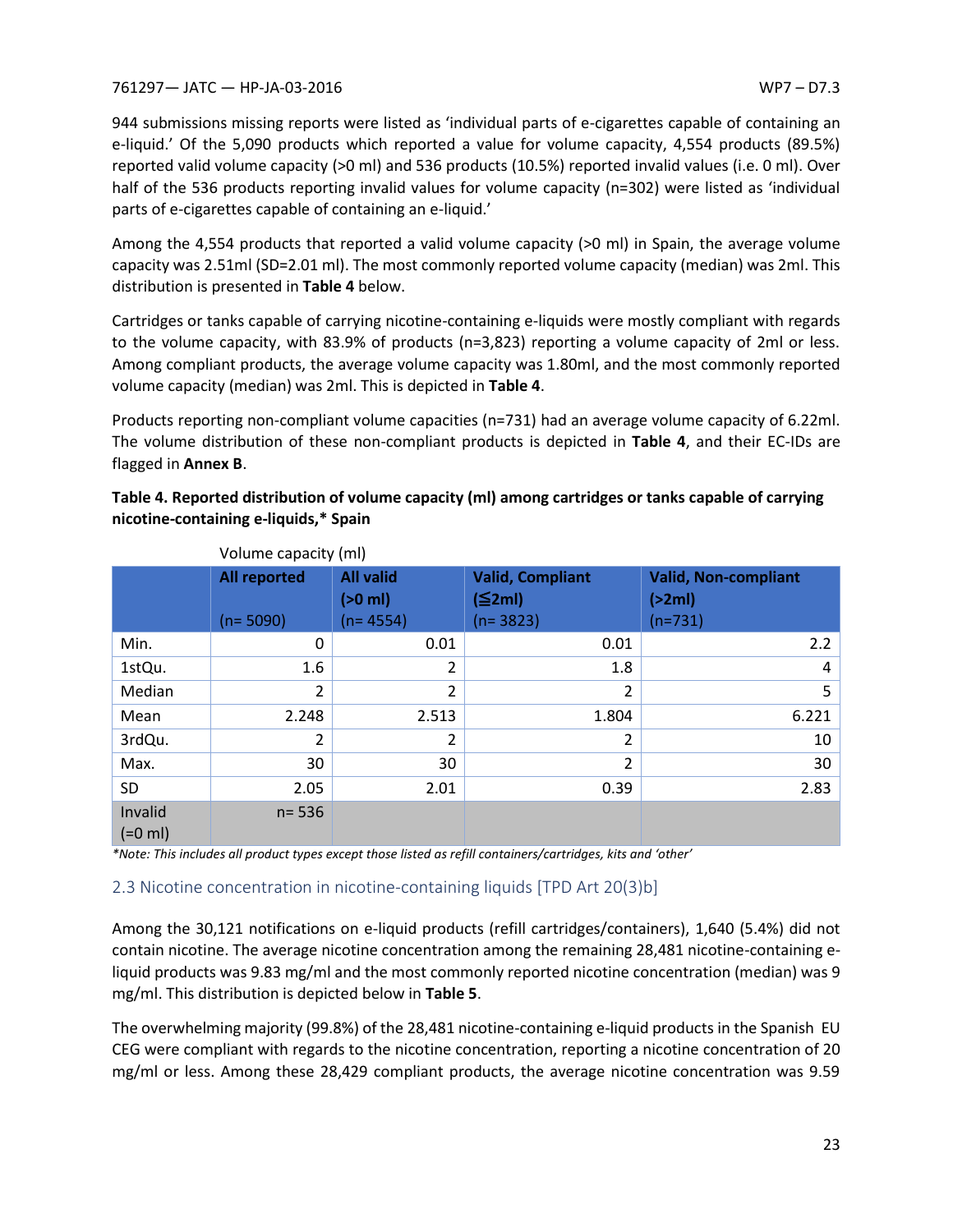mg/ml and the most commonly reported nicotine concentration (median) was 9 mg/ml. This is displayed in **Table 5**.

Only 52 products were identified to be non-compliant, with a nicotine concentration greater than 20 mg/ml. The volume distribution of these non-compliant products is depicted in Table 5, and their EC-IDs are flagged in **Annex B**.

|               | Nicotine concentration (mg/ml) |                                                |                                                |
|---------------|--------------------------------|------------------------------------------------|------------------------------------------------|
|               | <b>All products</b>            | <b>Compliant products</b><br>$(\leq 20$ mg/ml) | <b>Non-compliant products</b><br>$(>20$ mg/ml) |
|               | $(n=28,481)$                   | $(n=28, 429)$                                  | $(n=52)$                                       |
| Min.          | 0.12                           | 0.12                                           | 20.02                                          |
| $1st$ Qu.     | $\overline{4}$                 | 4                                              | 30                                             |
| <b>Median</b> | 9                              | 9                                              | 60                                             |
| Mean          | 9.678                          | 9.594                                          | 55.91                                          |
| 3rd Qu.       | 16                             | 16                                             | 60                                             |
| Max.          | 180                            | 20                                             | 180                                            |
| <b>SD</b>     | 6.74                           | 6.03                                           | 41.87                                          |

| Table 5. Distribution of nicotine concentration (mg/ml) among all nicotine-containing products, Spain |  |
|-------------------------------------------------------------------------------------------------------|--|
|-------------------------------------------------------------------------------------------------------|--|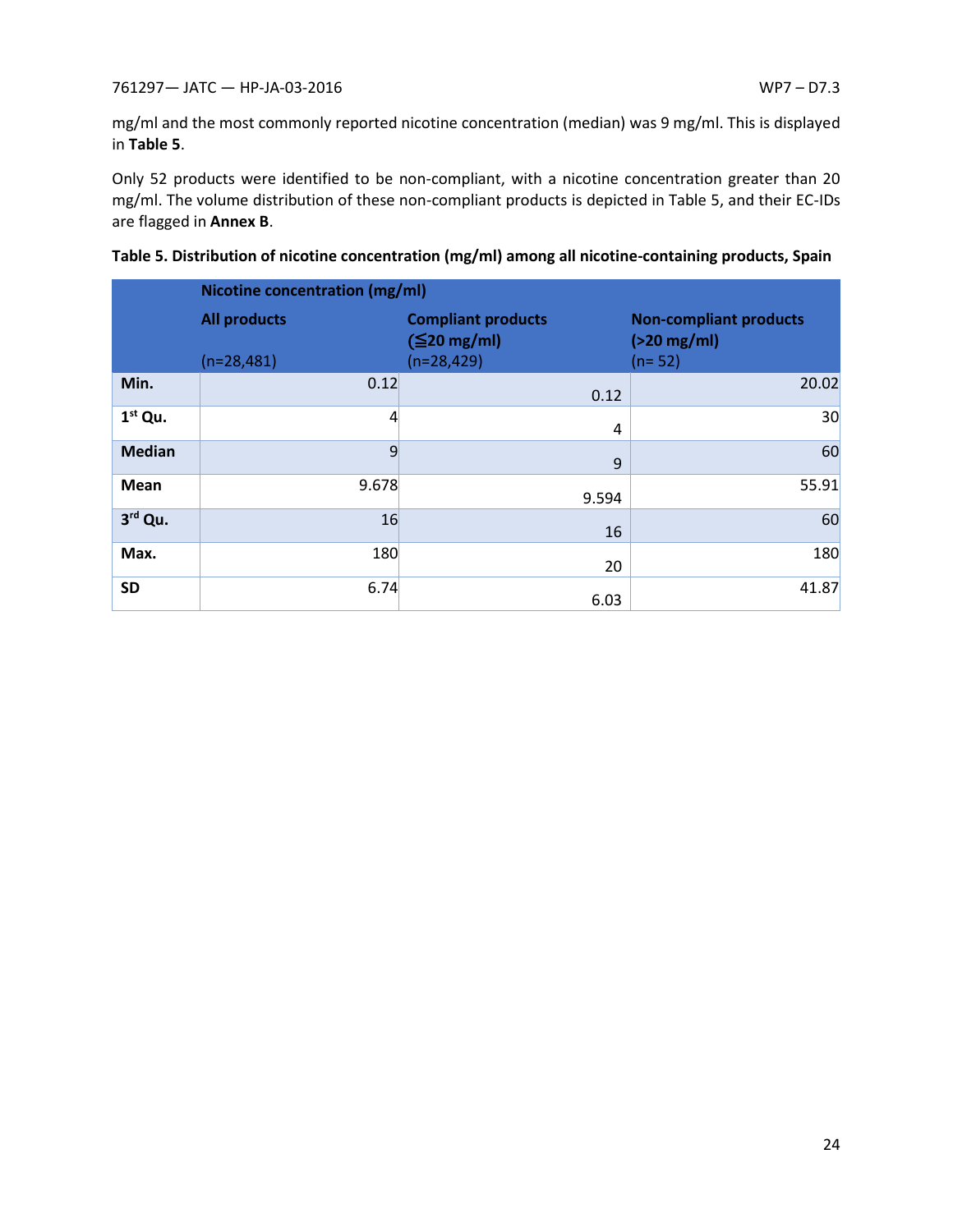# <span id="page-25-0"></span>3. Assessment of design components

# <span id="page-25-1"></span>3.1 Design components of e-cigarette products [TPD Art 20(2)e]

There were substantial differences in the reporting of the type of battery in the Spain EU-CEG data, due primarily to the fact that this was a "text" field with no restrictions. Hence, 461 unique responses were recorded and included both text responses such as "LI-ION," and numeric responses such as "1400mAh". A preliminary assessment identified that the most used type of battery was a Li-ION battery (for rechargeable, refillable devices, and kits). There was significant reporting of responses such as "no battery" for certain reporting categories (such as refill vials), that should be cleaned at the submission phase and reported as 0 or "missing" to avoid the complication of the reporting.

With regards to battery capacity, there was a lower reported capacity for disposable e-cigarettes (mode: 280mA) compared to refillable e-cigarette devices sold as 'device only' (mode: 1500mA) and rechargeable e-cigarette devices sold as 'device only' (mode: 3000mA). With regards to whether the airflow is adjustable or if the wick is changeable, almost no disposable e-cigarettes were found to have the ability to alter airflow (0.0%) or change the wick (0.1%). However, among the 2,258 products listed as 'refillable, device only', 66.8% (n= 1509) noted the ability to adjust airflow and 41.2% (n=930) had the ability to change the wick, and among the 767 products listed as 'rechargeable device only', 49.9% (n=383) had the ability to adjust airflow, and 19.43% (n=149) had the ability to change the wick. This suggests the plethora of product designs available on the market. A similar pattern was identified for the presence of microprocessor, which was predominately present in refillable devices sold as 'device only' (62.3%), rechargeable devices sold as 'device only' (68.8%) and kits (61.6%), whereas only 10.9% of the 763 disposable e-cigarettes had a microprocessor.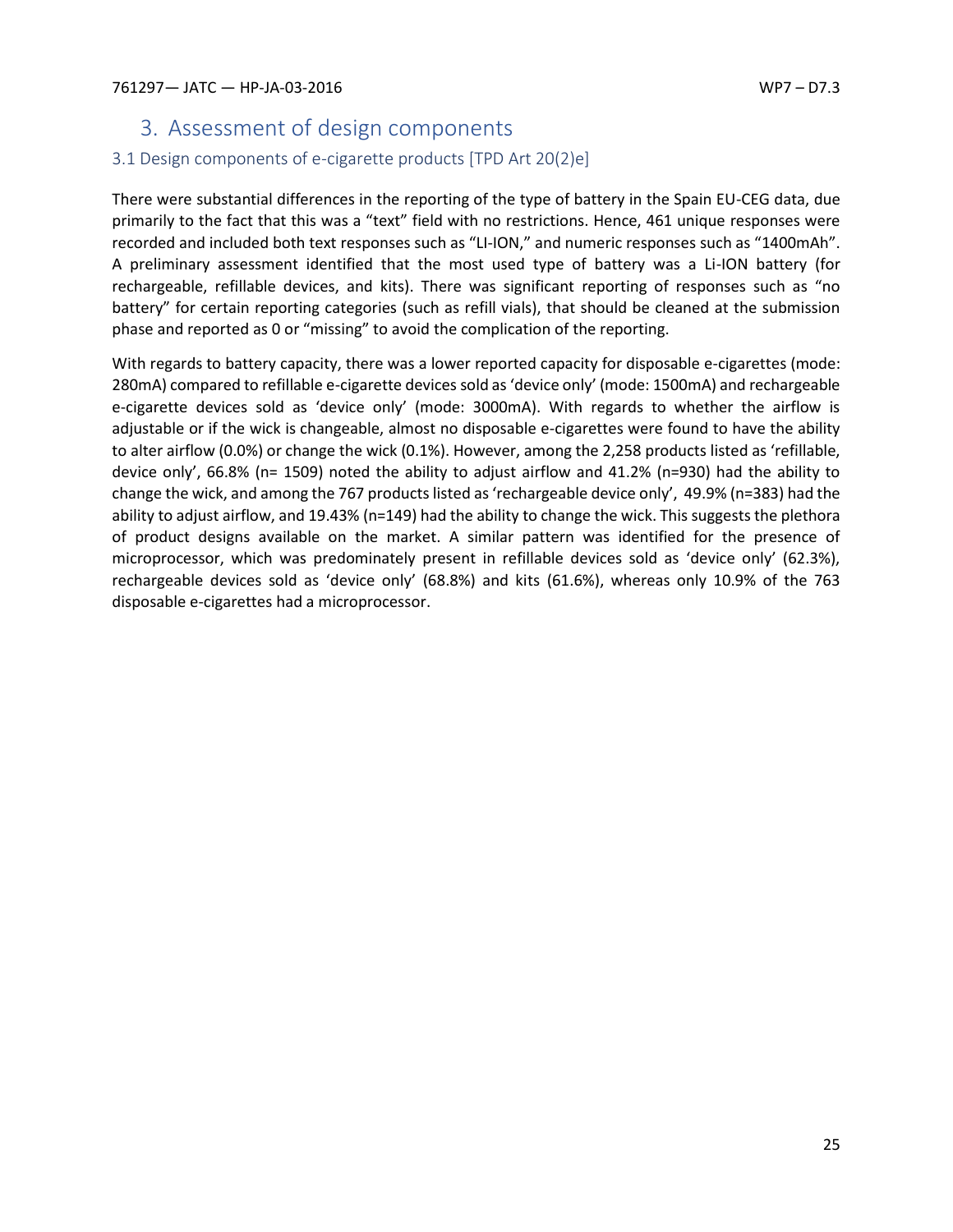# <span id="page-26-0"></span>4. Ingredient Analysis

# <span id="page-26-1"></span>4.1 Number of ingredients contained per product [TPD Art 20(2)b]

Among the 30,121 submissions for refill containers/cartridges within the Spain EU-CEG database with a "not withdrawn" status, 1,944 CAS numbers were submitted (Note that additional data cleaning is needed to further reduce this number).

A significant number of products (5,608) reported no CAS; thus the submissions were considered invalid. Among valid submissions, the average number of ingredients per product was 16.18, ranging between 1 to 113 unique CAS per product. An overview of the distribution of numbers of unique CAS per EC-ID for all submissions and for all valid submissions is depicted in **Table 6**.

| Table 6. Distribution of the number of CAS contained in one refill container/cartridge product, overall |  |
|---------------------------------------------------------------------------------------------------------|--|
| and among valid product submissions                                                                     |  |

|                                | <b>Number of CAS</b><br>All refill containers/cartridges<br>$(n=30,121)$ | <b>Valid CAS entry</b><br>$(n=24,513)$ |
|--------------------------------|--------------------------------------------------------------------------|----------------------------------------|
| Min.                           | 0                                                                        | 1                                      |
| 1stQu.                         | 3                                                                        | 5                                      |
| <b>Median</b>                  |                                                                          | 9                                      |
| Mean                           | 13.06                                                                    | 16.18                                  |
| 3rdQu.                         | 18                                                                       | 23                                     |
| Max.                           | 113                                                                      | 113                                    |
| <b>SD</b>                      | 15.86                                                                    | 16.14                                  |
| Invalid (i.e. no CAS reported) | $n = 5608$                                                               |                                        |

Among the 30,121 submissions for refill containers/cartridges, 31.0% reported between 1 to 5 CAS, 18.4% reported between 6 to 10 CAS, and 14.1% reported more than 31 CAS. This breakdown is displayed in **Table 7**. **Figure 3** depicts the breakdown of the number of CAS reported within one product, excluding submissions with no CAS reported.

| Table 7. Breakdown of the number of CAS reported within one product, among all refill |
|---------------------------------------------------------------------------------------|
| containers/cartridges (n=30,121)                                                      |

| <b>Number of CAS per product</b> | <b>Number of</b><br>products | % (total) | % (excluding invalid) |
|----------------------------------|------------------------------|-----------|-----------------------|
| $1 - 5$                          | 7593                         | 25.2%     | 31.0%                 |
| $6 - 10$                         | 5533                         | 18.4%     | 18.4%                 |
| $11 - 15$                        | 2803                         | 9.3%      | 9.3%                  |
| 16-20                            | 1674                         | 5.6%      | 5.6%                  |
| 21-30                            | 2670                         | 8.9%      | 8.9%                  |
| $31+$                            | 4240                         | 14.1%     | 14.1%                 |
| Invalid (no CAS reported)        | 5608                         | 18.6%     |                       |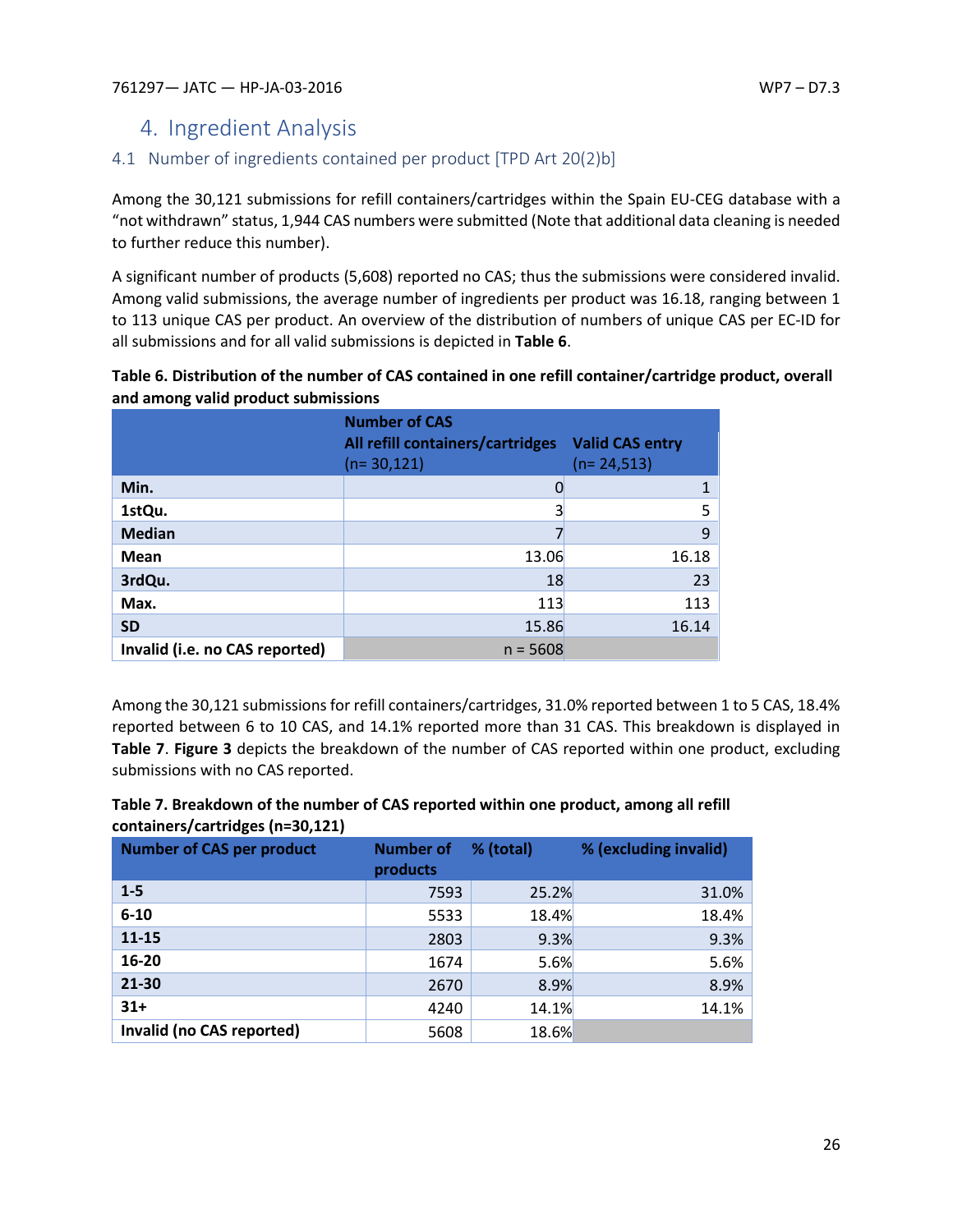



### <span id="page-27-0"></span>4.2 Most frequently used ingredients [TPD Art 20(2)b]

Among the refill containers/cartridges that contain an e-liquid which reported any CAS (n=24,513), a total of 1,944 unique ingredients (CAS numbers) were reported. The top 100 most common ingredients are listed in **Table 8**.

| <b>Rank</b>             | <b>CAS</b>    | <b>Ingredient name</b> |       | Product count (n) Percentage of products (%) |
|-------------------------|---------------|------------------------|-------|----------------------------------------------|
| $\mathbf{1}$            | $57 - 55 - 6$ | Propylene glycol       | 23486 | 95.8%                                        |
| 2                       | $56 - 81 - 5$ | Glycerol               | 22762 | 92.9%                                        |
| 3                       | $54-11-5$     | Nicotine               | 22540 | 92.0%                                        |
| $\overline{\mathbf{4}}$ | 121-33-5      | Vanillin               | 9487  | 38.7%                                        |
| 5                       | 105-54-4      | Ethyl butyrate         | 8682  | 35.4%                                        |
| 6                       | 4940-11-8     | Ethyl maltol           | 8182  | 33.4%                                        |
| $\overline{\mathbf{z}}$ | 7732-18-5     | Water                  | 7893  | 32.2%                                        |
| 8                       | 141-78-6      | Ethyl acetate          | 6364  | 26.0%                                        |
| 9                       | 118-71-8      | Maltol                 | 6166  | 25.2%                                        |
| 10                      | 64-17-5       | Ethyl alcohol          | 6111  | 24.9%                                        |
| 11                      | 3658-77-3     | Furaneol               | 5651  | 23.1%                                        |
| 12                      | 928-96-1      | cis-3-Hexen-1-ol       | 5385  | 22.0%                                        |
| 13                      | 123-92-2      | Isoamyl acetate        | 4986  | 20.3%                                        |
| 14                      | 7452-79-1     | Ethyl 2-               | 4964  | 20.3%                                        |
|                         |               | methylbutyrate         |       |                                              |
| 15                      | 706-14-9      | γ-Decalactone          | 4923  | 20.1%                                        |
| 16                      | 121-32-4      | Ethyl vanillin         | 4907  | 20.0%                                        |
| 17                      | 64-19-7       | Acetic acid            | 4688  | 19.1%                                        |
| 18                      | 100-51-6      | Benzyl alcohol         | 4345  | 17.7%                                        |
| 19                      | 78-70-6       | Linalool               | 4119  | 16.8%                                        |

| Table 8. Top 100 most common ingredients of e-liquids, Spain (n=24,513) |  |  |  |
|-------------------------------------------------------------------------|--|--|--|
|-------------------------------------------------------------------------|--|--|--|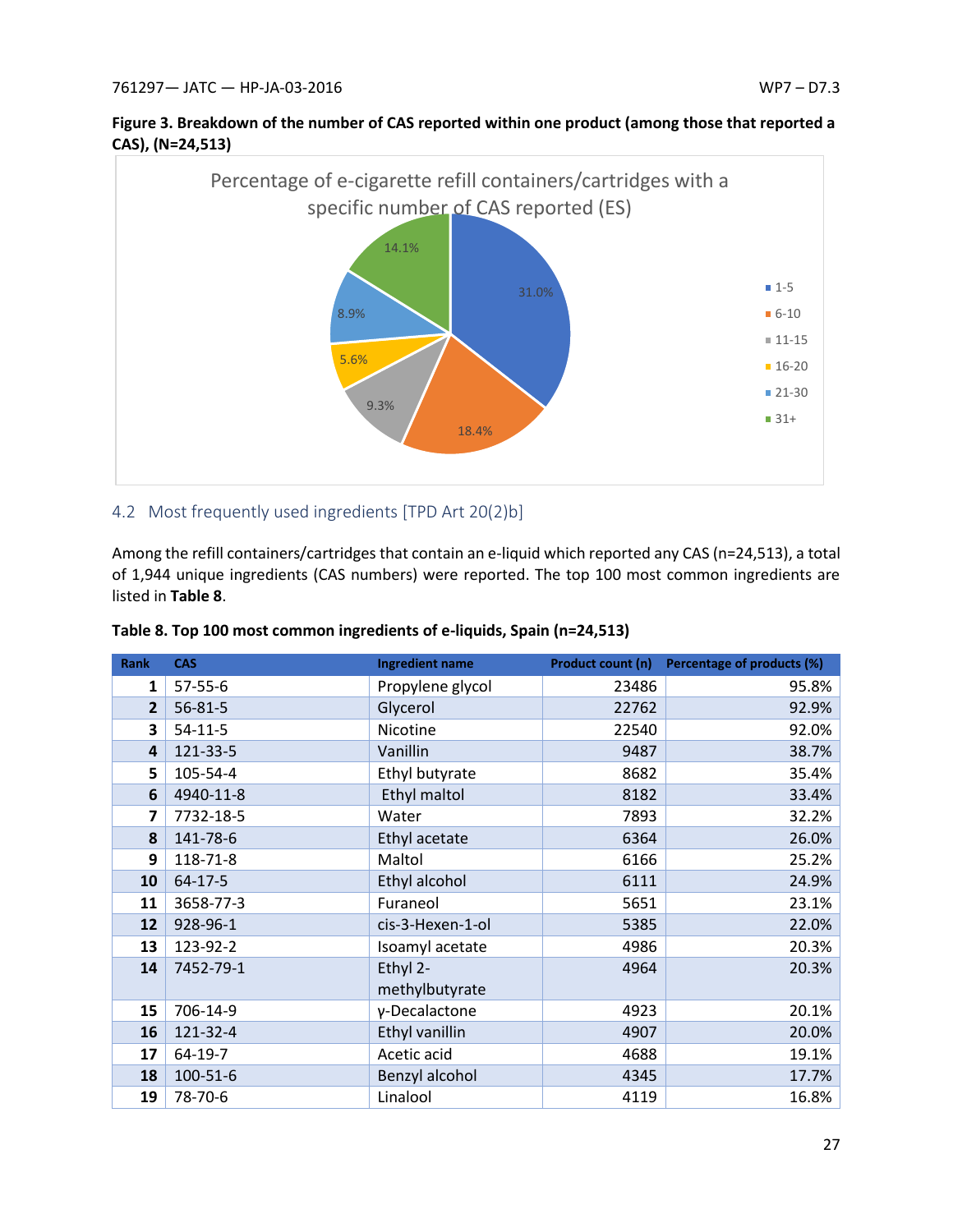| 20 | 107-92-6       | <b>Butyric</b> acid                | 3924         | 16.0% |
|----|----------------|------------------------------------|--------------|-------|
| 21 | 123-66-0       | Ethyl hexanoate                    | 3845         | 15.7% |
| 22 | 100-52-7       | Benzaldehyde                       | 3270         | 13.3% |
| 23 | 102-76-1       | Triacetin                          | 3217         | 13.1% |
| 24 | 142-92-7       | Hexyl acetate                      | 3201         | 13.1% |
| 25 | 3681-71-8      | cis-3-Hexenyl acetate              | 3190         | 13.0% |
| 26 | 116-53-0       | (±)-2-Methylbutyric<br>acid        | 3059         | 12.5% |
| 27 | 5471-51-2      | Frambione                          | 2994         | 12.2% |
| 28 | 56038-13-2     | Sucralose                          | 2985         | 12.2% |
| 29 | 142-62-1       | Hexanoic acid                      | 2918         | 11.9% |
| 30 | 705-86-2       | δ-Decalactone                      | 2898         | 11.8% |
| 31 | 120-57-0       | Piperonal                          | 2875         | 11.7% |
| 32 | 105-37-3       | Ethyl propionate                   | 2830         | 11.5% |
| 33 | 104-67-6       | γ-Undecalactone                    | 2792         | 11.4% |
| 34 | 765-70-8       | 3-Methyl-1,2-<br>cyclopentanedione | 2781         | 11.3% |
| 35 | $80 - 71 - 7$  | Methyl<br>cyclopentenolone         | 2711         | 11.1% |
| 36 | 103-26-4       | Methyl cinnamate                   | 2638         | 10.8% |
| 37 | 659-70-1       | Isoamyl isovalerate                | 2627         | 10.7% |
| 38 | 123-11-5       | p-Anisaldehyde                     | 2490         | 10.2% |
| 39 | 104-50-7       | γ-Octalactone                      | 2463         | 10.0% |
| 40 | 108-64-5       | Ethyl isovalerate                  | 2457         | 10.0% |
| 41 | 140-11-4       | Benzyl acetate                     | 2422         | 9.9%  |
| 42 | 2216-51-5      | L-Menthol                          | 2203         | 9.0%  |
| 43 | 713-95-1       | δ-Dodecalactone                    | 2186         | 8.9%  |
| 44 | $104 - 61 - 0$ | γ-Nonanoic lactone                 | 2158         | 8.8%  |
| 45 | 5392-40-5      | Citral                             | 1985         | 8.1%  |
| 46 | 513-86-0       | Acetoin                            | 1916         | 7.8%  |
| 47 | 56-40-6        | Glycine                            | 1909         | 7.8%  |
| 48 | 127-41-3       | $\alpha$ -lonone                   | 1863         | 7.6%  |
| 49 | 14901-07-6     | β-Ionone                           | 1764         | 7.2%  |
| 50 | 106-27-4       | Isoamyl butyrate                   | 1758         | 7.2%  |
| 51 | 22047-25-2     | 2-Acetylpyrazine                   | 1749         | 7.1%  |
| 52 | 98-55-5        | α-Terpineol                        | 1731         | 7.1%  |
| 53 | $90 - 05 - 1$  | Guaiacol                           | 1715         | 7.0%  |
| 54 | 119-84-6       | Dihydrocoumarin                    | 1640<br>1597 | 6.7%  |
| 55 | 110-19-0       | Isobutyl acetate                   |              | 6.5%  |
| 56 | 137-00-8       | 4-Methyl-5-<br>thiazoleethanol     | 1583         | 6.5%  |
| 57 | 14667-55-1     | $2,3,5-$<br>Trimethylpyrazine      | 1566         | 6.4%  |
| 58 | 5989-27-5      | $(R)-(+)$ -Limonene                | 1550         | 6.3%  |
| 59 | 111-27-3       | 1-Hexanol                          | 1509         | 6.2%  |
| 60 | 6728-26-3      | trans-2-Hexen-1-al                 | 1467         | 6.0%  |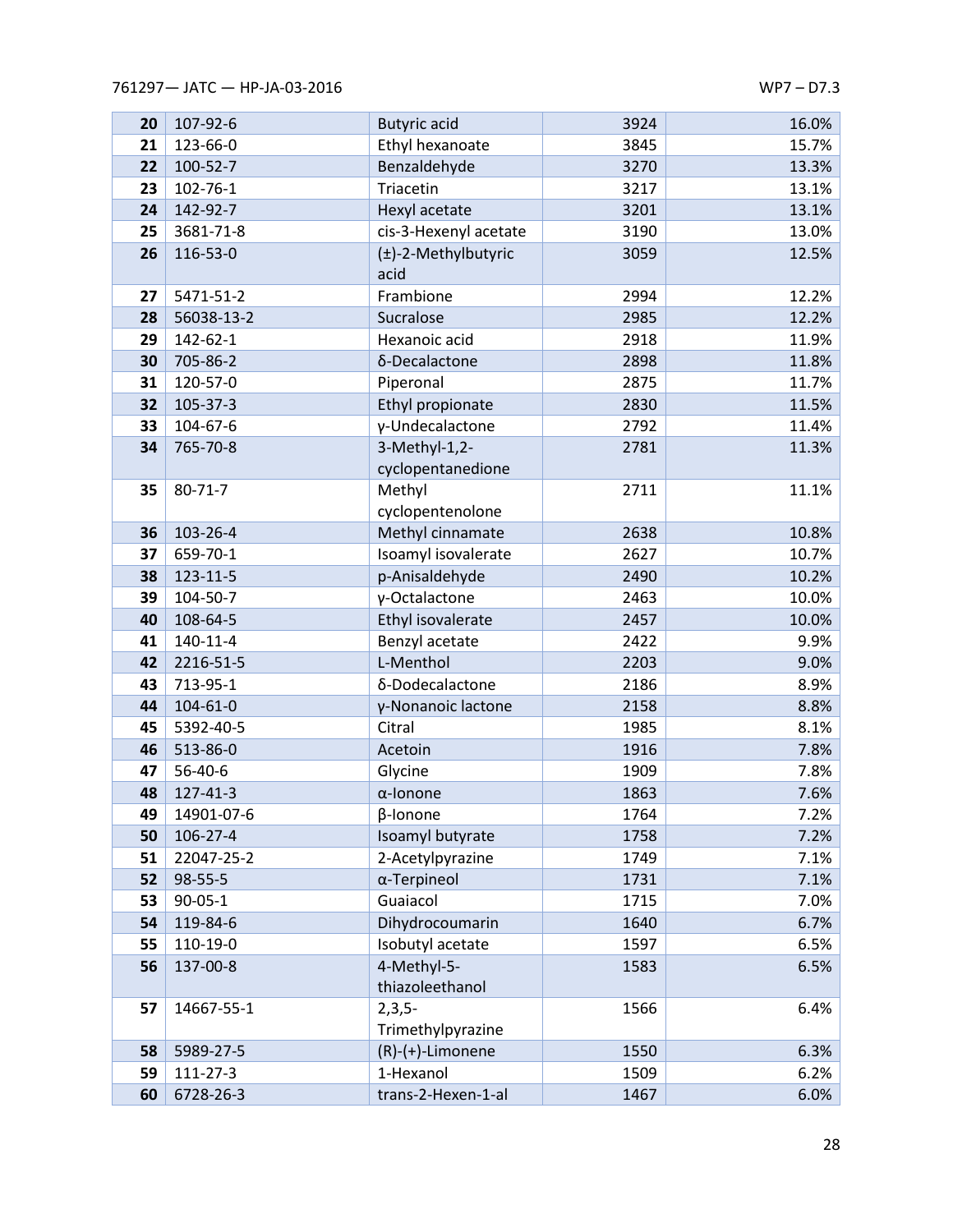| 61  | 23696-85-7     | Damascenone                 | 1443 | 5.9% |
|-----|----------------|-----------------------------|------|------|
| 62  | $60 - 12 - 8$  | 2-Phenylethanol             | 1439 | 5.9% |
| 63  | $75-18-3$      | Dimethyl sulfide            | 1438 | 5.9% |
| 64  | 105-13-5       | 4-Methoxybenzyl             | 1388 | 5.7% |
|     |                | alcohol                     |      |      |
| 65  | 695-06-7       | γ-Hexalactone               | 1377 | 5.6% |
| 66  | 123-51-3       | Isoamyl alcohol             | 1377 | 5.6% |
| 67  | 123-68-2       | Allyl hexanoate             | 1370 | 5.6% |
| 68  | 97-53-0        | Eugenol                     | 1345 | 5.5% |
| 69  | 89-78-1        | Menthol                     | 1328 | 5.4% |
| 70  | $106 - 24 - 1$ | Geraniol                    | 1301 | 5.3% |
| 71  | 79-09-4        | Propionic acid              | 1301 | 5.3% |
| 72  | $97 - 64 - 3$  | <b>Ethyl lactate</b>        | 1268 | 5.2% |
| 73  | 134-20-3       | Methyl anthranilate         | 1233 | 5.0% |
| 74  | 8008-56-8      | Lemon oil                   | 1176 | 4.8% |
| 75  | 77-92-9        | Citric acid                 | 1170 | 4.8% |
| 76  | 104-55-2       | Cinnamaldehyde              | 1080 | 4.4% |
| 77  | 105-87-3       | Geranyl acetate             | 1034 | 4.2% |
| 78  | 8008-57-9      | Orange oil                  | 1016 | 4.1% |
| 79  | $66 - 25 - 1$  | Hexanal                     | 1006 | 4.1% |
| 80  | 7492-70-8      | <b>Butyl butyryllactate</b> | 970  | 4.0% |
| 81  | 123-86-4       | <b>Butyl acetate</b>        | 946  | 3.9% |
| 82  | 115-95-7       | Linalyl acetate             | 930  | 3.8% |
| 83  | 4180-23-8      | trans-Anethole              | 913  | 3.7% |
| 84  | 77-93-0        | Triethyl citrate            | 900  | 3.7% |
| 85  | 470-82-6       | Eucalyptol                  | 899  | 3.7% |
| 86  | 124-07-2       | Octanoic acid               | 861  | 3.5% |
| 87  | 138-86-3       | Dipentene                   | 842  | 3.4% |
| 88  | 109-21-7       | <b>Butyl butyrate</b>       | 823  | 3.4% |
| 89  | 93-92-5        | Styralyl acetate            | 793  | 3.2% |
| 90  | 2305-05-7      | γ-dodecalactone             | 790  | 3.2% |
| 91  | 16491-36-4     | cis-3-Hexenyl               | 788  | 3.2% |
|     |                | butyrate                    |      |      |
| 92  | 141-97-9       | Ethyl acetoacetate          | 779  | 3.2% |
| 93  | 620-02-0       | 5-Methylfurfural            | 769  | 3.1% |
| 94  | 106-32-1       | Ethyl octanoate             | 757  | 3.1% |
| 95  | 51115-67-4     | 2-Isopropyl-N,2,3-          | 752  | 3.1% |
|     |                | trimethylbutyramide         |      |      |
| 96  | 928-95-0       | trans-2-Hexen-1-ol          | 746  | 3.0% |
| 97  | 39711-79-0     | N-Ethyl-p-menthane-         | 722  | 2.9% |
|     |                | 3-carboxamide               |      |      |
| 98  | 120-51-4       | Benzyl benzoate             | 714  | 2.9% |
| 99  | 1124-11-4      | $2,3,5,6-$                  | 703  | 2.9% |
|     |                | Tetramethylpyrazine         |      |      |
| 100 | 8008-26-2      | Lime oil                    | 701  | 2.9% |

*Note: Product percentage was calculated by dividing the product count by the total number of refill container/cartridge products that reported any CAS (n=24,513)*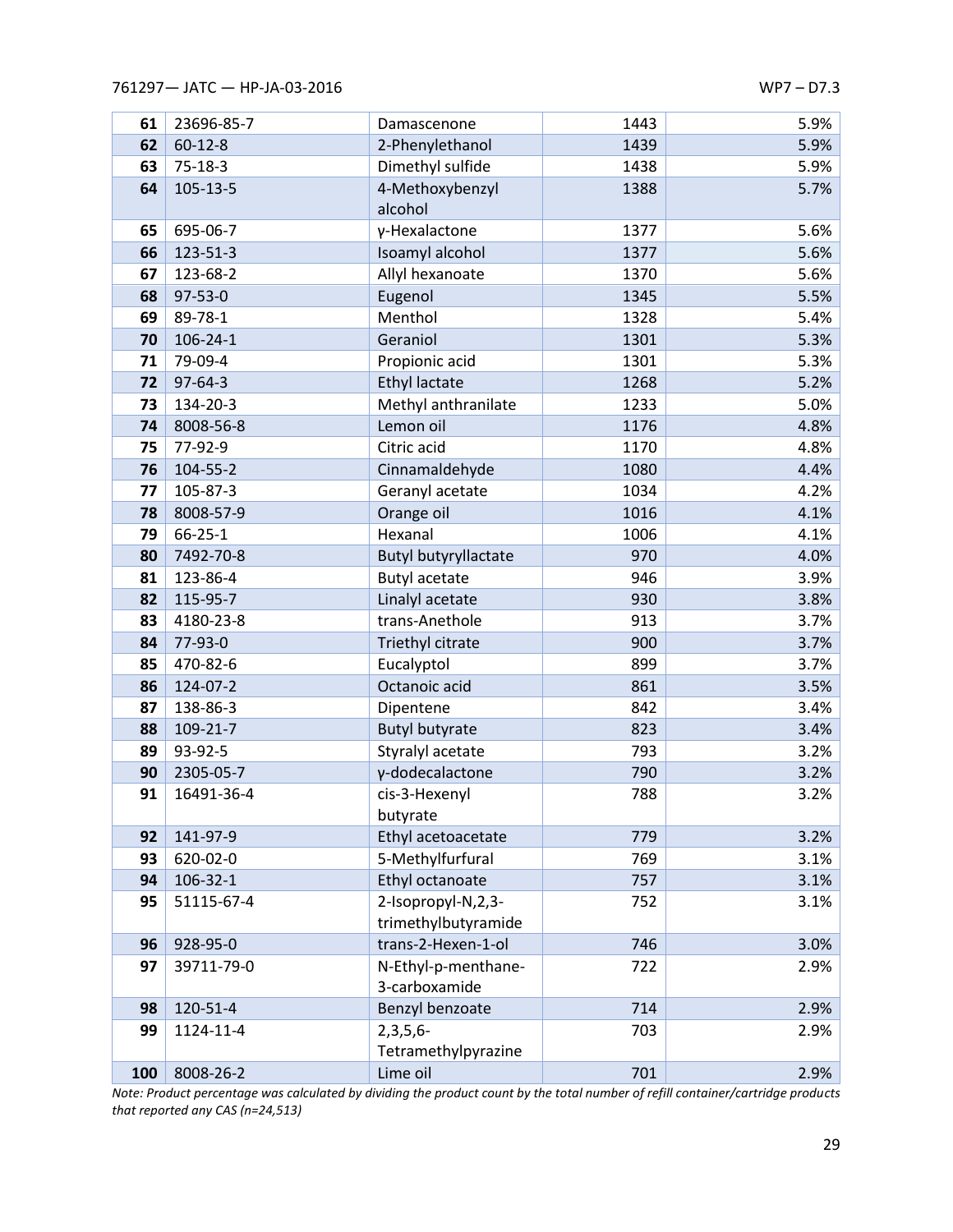# <span id="page-30-0"></span>4.3 Concentration, recipe quantity and major function of the top 20 ingredients used [TPD Art 20(2)b]

Focusing on the top 20 most common ingredients, the recipe quantity, concentration, and major function are presented below in **Table 9**. Besides the carriers (propylene glycol and glycerol), nicotine was listed as the most common ingredient, primarily functioning as an additive enhancer. All other ingredients in the top 20 were mainly reported to be used as flavor/taste enhancers.

| Table 9. Recipe quantity, concentration, and the major function of the top 20 most common |
|-------------------------------------------------------------------------------------------|
| ingredients of e-liquid, Spain                                                            |

|                |               |                                | <b>Recipe quantity</b><br>(mg/product) |                     | <b>Concentration</b><br>(mg/ml) |             |                                         |                                                                                     |
|----------------|---------------|--------------------------------|----------------------------------------|---------------------|---------------------------------|-------------|-----------------------------------------|-------------------------------------------------------------------------------------|
| <b>Rank</b>    | <b>CAS</b>    | <b>Name</b>                    | <b>Median</b>                          | Mean                | <b>Median</b>                   | <b>Mean</b> | <b>Major function</b>                   | <b>Flavor description *</b>                                                         |
| $\mathbf{1}$   | $57 - 55 - 6$ | Propylene<br>glycol            | 4576.00                                | 3828.00             | 464.96                          | 397.24      | Carrier                                 |                                                                                     |
| $\overline{2}$ | $56 - 81 - 5$ | Glycerol                       | 5171.00                                | 12049.0<br>$\Omega$ | 524.00                          | 1220.00     | Carrier                                 |                                                                                     |
| 3              | $54 - 11 - 5$ | Nicotine                       | 40.35                                  | 70.72               | 5.70                            | 7.53        | Addictive<br>Enhancer                   |                                                                                     |
| 4              | 121-33-5      | Vanillin                       | 7.33                                   | 27.94               | 0.793                           | 2.91        | Flavour and/or<br><b>Taste Enhancer</b> | Powerful, creamy, vanilla-<br>like odor & sweet taste                               |
| 5              | 105-54-4      | Ethyl<br>butyrate              | 4.00                                   | 98.90               | 0.41                            | 9.91        | Flavour and/or<br><b>Taste Enhancer</b> | Ethereal, fruity odor;<br>buttery-pineapple-<br>banana, ripe fruit & juicy<br>notes |
| 6              | 4940-11-8     | Ethyl maltol                   | 9.05                                   | 24.60               | 0.962                           | 2.53        | Flavour and/or<br><b>Taste Enhancer</b> | Sweet, fruity-caramellic<br>cotton candy odor; fruity<br>preserve taste             |
| 7              | 7732-18-5     | Water                          | 145.77                                 | 343.42              | 15.08                           | 34.93       | Flavour and/or<br><b>Taste Enhancer</b> |                                                                                     |
| 8              | 141-78-6      | Ethyl<br>acetate               | 2.00                                   | 10.07               | 0.200                           | 1.02        | Flavour and/or<br><b>Taste Enhancer</b> | Ethereal, sharp, wine-<br>brandy like odor                                          |
| 9              | 118-71-8      | Maltol                         | 2.43                                   | 9.81                | 0.259                           | 1.02        | Flavour and/or<br><b>Taste Enhancer</b> | Sweet, fruity, berry,<br>caramellic odour;<br>strawberry, fruity<br>preserve-like   |
| 10             | $64 - 17 - 5$ | Ethyl<br>alcohol               | 30.00                                  | 108.73              | 3.26                            | 11.13       | Flavour and/or<br><b>Taste Enhancer</b> |                                                                                     |
| 11             | 3658-77-3     | Furaneol                       | 3.00                                   | 10.47               | 0.303                           | 1.08        | Flavour and/or<br><b>Taste Enhancer</b> | Fruity, caramelized<br>pineapple-strawberry<br>odor & taste; roasted                |
| 12             | 928-96-1      | cis-3-Hexen-<br>$1$ -ol        | 2.07                                   | 6.66                | 0.210                           | 0.681       | Flavour and/or<br><b>Taste Enhancer</b> | Strong, fresh, green,<br>grassy odor                                                |
| 13             | 123-92-2      | Isoamyl<br>acetate             | 2.50                                   | 17.84               | 0.250                           | 1.84        | Flavour and/or<br><b>Taste Enhancer</b> | Sweet, fruity, banana,<br>pear odor & taste                                         |
| 14             | 7452-79-1     | Ethyl 2-<br>methylbutyr<br>ate | 2.90                                   | 14.17               | 0.300                           | 1.43        | Flavour and/or<br><b>Taste Enhancer</b> | Strong, green, fruity, apple<br>odour and taste; also<br>some strawberry notes      |
| 15             | 706-14-9      | $V -$<br>Decalactone           | 0.81                                   | 3.72                | 0.088                           | 0.378       | Flavour and/or<br><b>Taste Enhancer</b> | Coconut-peach like odor;<br>in dilution, peach taste                                |
| 16             | 121-32-4      | Ethyl<br>vanillin              | 9.90                                   | 30.51               | 1.00                            | 3.11        | Flavour and/or<br><b>Taste Enhancer</b> | Intense, sweet, vanilla like<br>odor; creamy vanilla taste                          |
| 17             | 64-19-7       | Acetic acid                    | 1.82                                   | 7.35                | 0.187                           | 0.755       | Flavour and/or<br><b>Taste Enhancer</b> | Pungent, sour, vinegar<br>odor with sour, acid taste                                |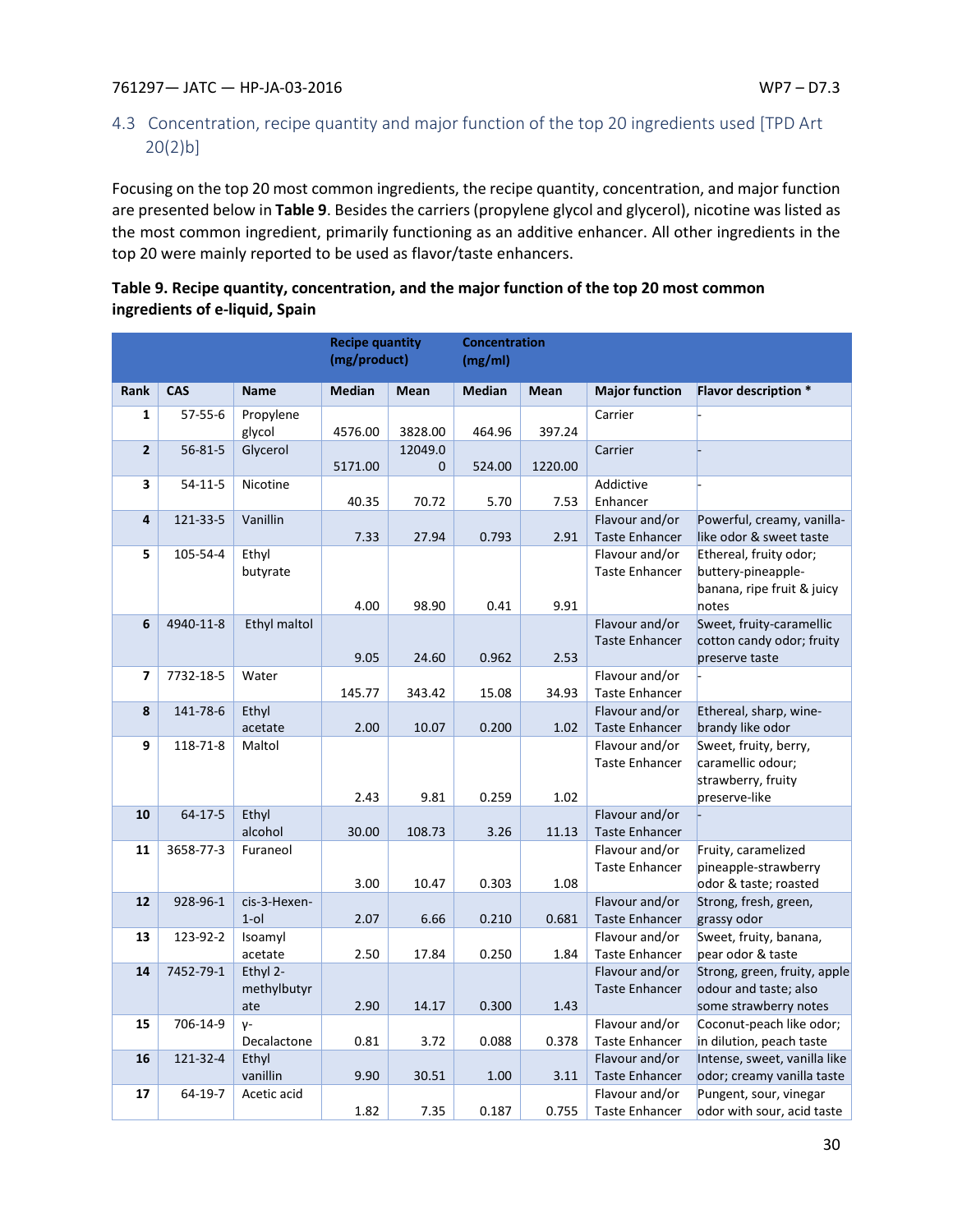| 18 | $100 - 51 - 6$ | Benzyl              |      |       |       |       | Flavour and/or        | Faint, sweet, almond        |
|----|----------------|---------------------|------|-------|-------|-------|-----------------------|-----------------------------|
|    |                | alcohol             |      |       |       |       | <b>Taste Enhancer</b> | fruity aroma; sweet, but    |
|    |                |                     | 3.75 | 22.86 | 0.426 | 2.34  |                       | somewhat chemical taste     |
| 19 | 78-70-6        | Linalool            |      |       |       |       | Flavour and/or        | Floral-woody, faint citrus  |
|    |                |                     |      |       |       |       | <b>Taste Enhancer</b> | note odor; sweet floral &   |
|    |                |                     | 0.55 | 3.62  | 0.056 | 0.366 |                       | slight citrus taste         |
| 20 | 107-92-6       | <b>Butyric acid</b> |      |       |       |       | Flavour and/or        | Fruity floral, plum-apricot |
|    |                |                     |      |       |       |       | <b>Taste Enhancer</b> | aroma; plum, apricot-       |
|    |                |                     | 1.00 | 5.95  | 0.102 | 0.597 |                       | pear-like tropical flavor   |

*Note: Concentration was calculated by dividing the recipe quantity by vial volume of the respective products. The major function was obtained as the most commonly reported function for the respective ingredients in the Spanish EU CEG.*

*\*Flavour descriptions* are according to a desk literature review.